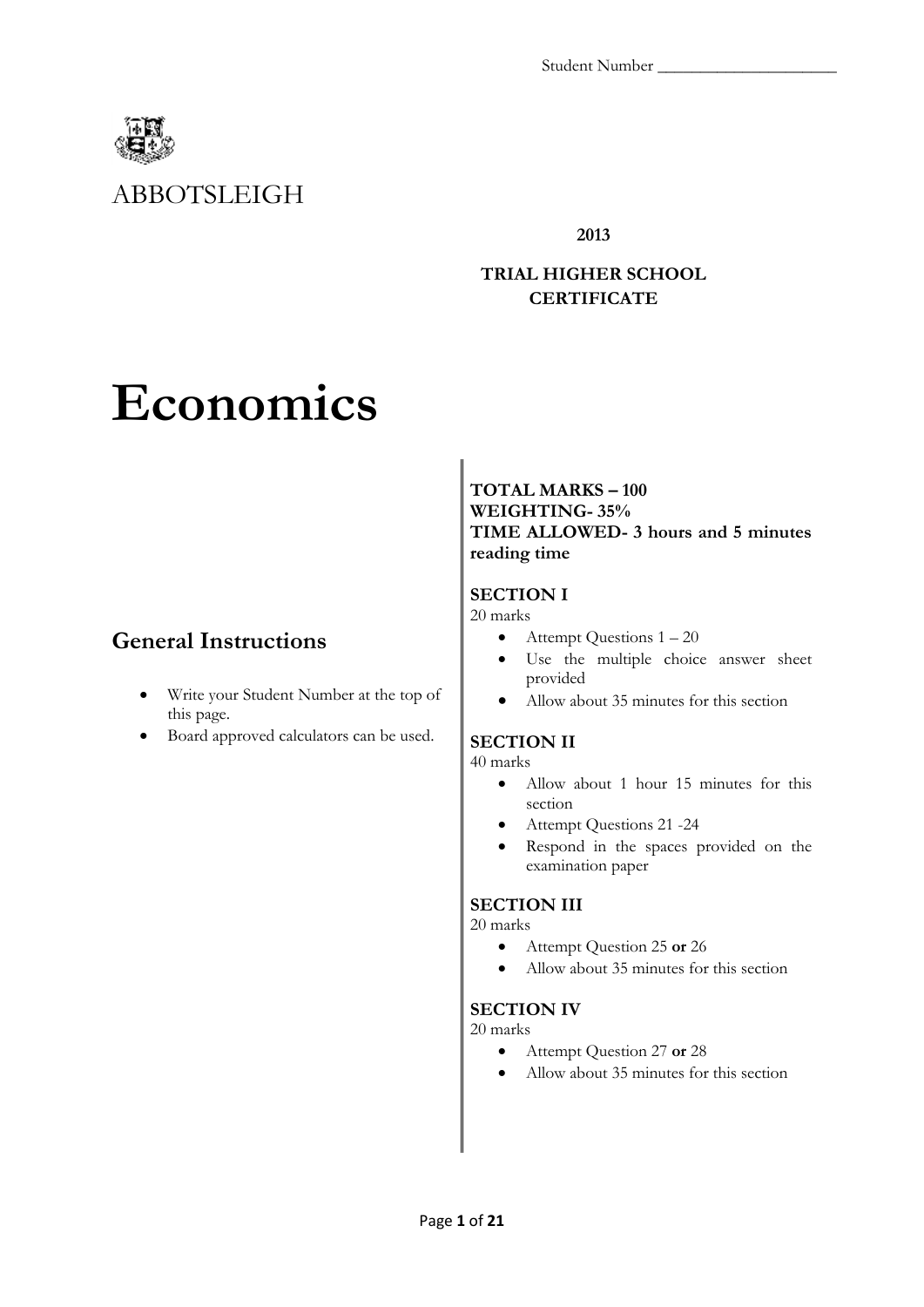**Section I 20 marks** 

## **Attempt Questions 1-20 Allow about 35 minutes for this section**

Use the Multiple Choice Answer Sheet provided.

Select the alternative A, B, C, or D that best answers the question. Fill in the response oval completely.

**Sample**  $2 + 4 = (A) 2$  (B) 6 (C) 8 (D) 9  $A \bigcap B \bullet C \bigcap D \bigcap$ 

If you think you have made a mistake, put a cross through the incorrect answer and fill in the new answer.

 $A \bullet B \bullet C \bullet D$ If you have changed your mind and have crossed out what you consider to be the correct answer, then indicate this by writing the word *correct* and drawing an arrow as follows:



- **1** Which of the following is a trading bloc?
	- (A) G20
	- (B) WTO
	- (C) EU
	- (D) OECD

**2** What is an advantage of free trade?

- (A) Countries are able to specialise and produce the goods for which they have a comparative advantage
- (B) Countries are able to protect their markets using tariffs to support domestic producers
- (C) Countries are able to ensure they can produce military goods to protect their national interests
- (D) Countries are able to limit migration and so protect low income workers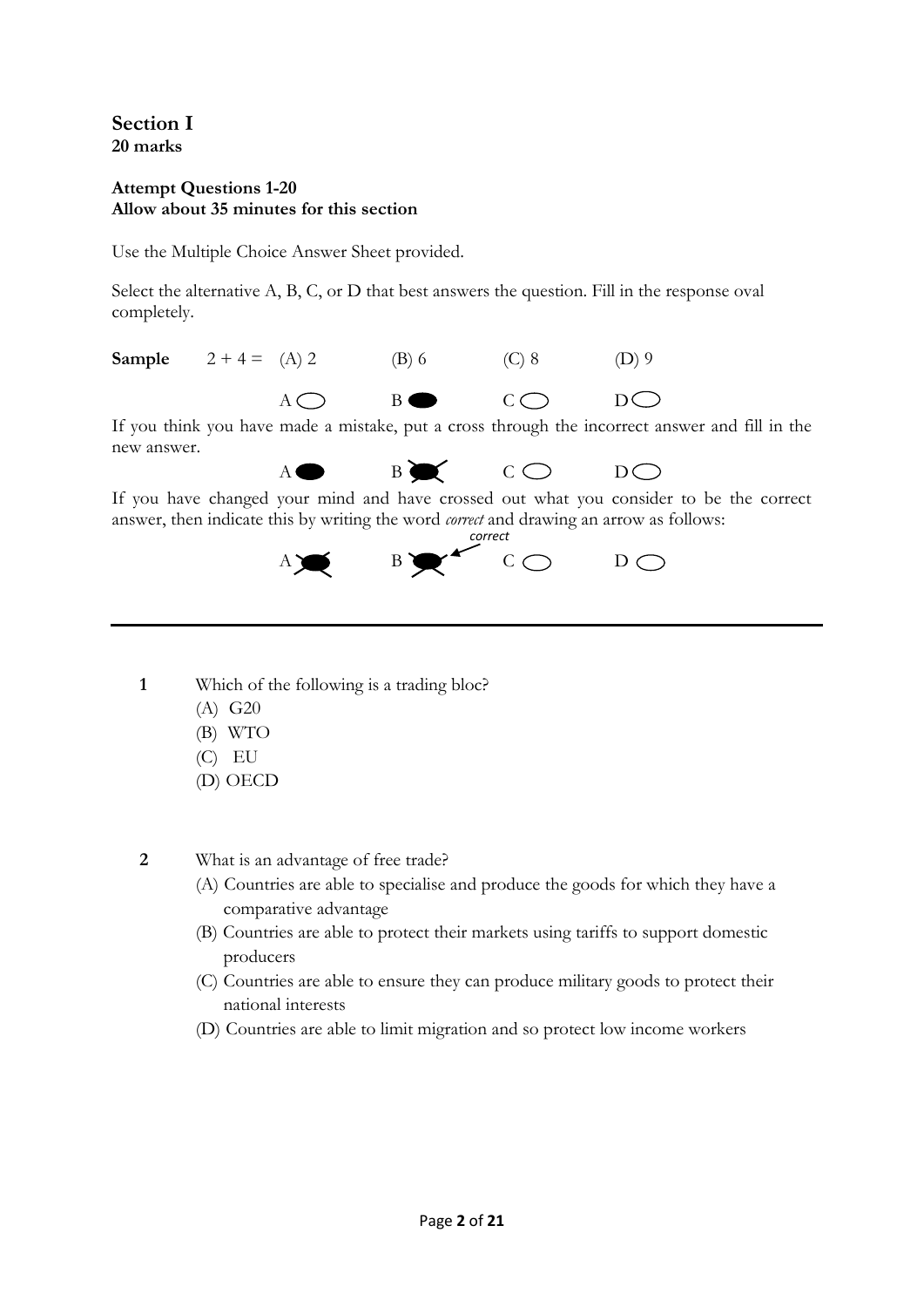- **3** Which statement best describes the difference between the effects of a tariff on imports and subsidies for domestic producers?
	- (A) A tariff increases the price of an imported good, while a subsidy decreases the supply of the domestic good
	- (B) A tariff decreases the price of a imported good, while a subsidy decreases the supply of the domestic good
	- (C) A tariff increases the price of an imported good, while a subsidy increases the supply of the domestic good
	- (D) A tariff decreases the price of a imported good, while a subsidy increases the supply of the domestic good
- **4** Which of the following is the best measure of the economic development of a nation?
	- (A) The Gini coefficient
	- (B) The inflation rate
	- (C) The terms of trade
	- (D) The Human Development Index
- **5** Which the following is likely to increase the speed of globalisation?
	- (A) An increase in the price of oil
	- (B) A reduction in restrictions to immigration
	- (C) A reduction in R&D spending by IT companies
	- (D) An increase in financial market regulation
- **6** Which of the following best describes Australia's experience with international financial flows over the past 15 years?
	- (A) An increase in net foreign debt relative to GDP
	- (B) An increase in net foreign equity relative to GDP
	- (C) A decrease in net foreign debt relative to GDP
	- (D) A decrease in net foreign liabilities relative to GDP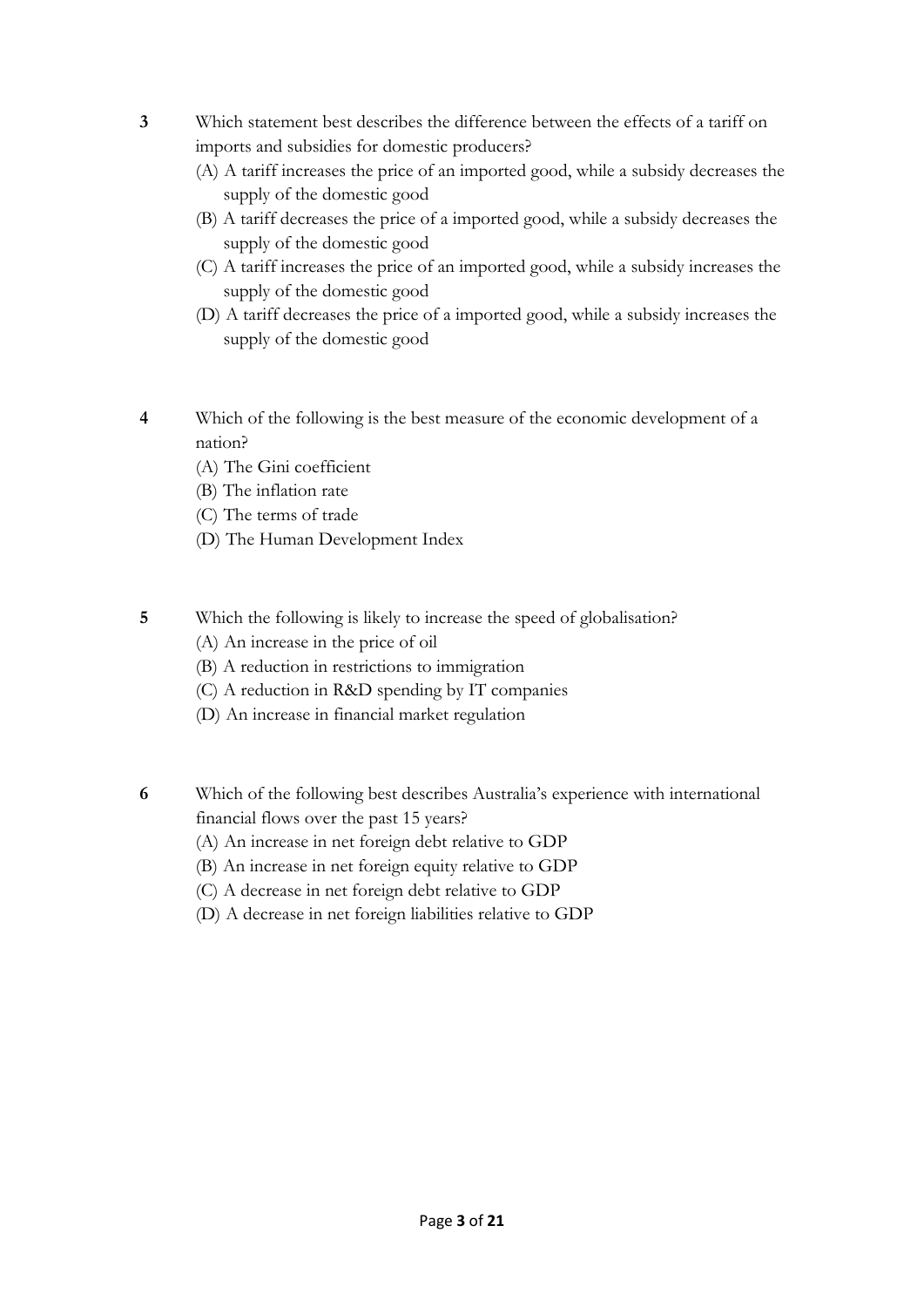**7** The table below shows selected data for an economy.

| <b>Balance of payments items</b> | \$billion |
|----------------------------------|-----------|
| Goods exports                    | 50        |
| Goods imports                    |           |
| Services exports                 | 25        |
| Services imports                 | 15        |
| Net primary income               | $-30$     |
| Net secondary income             | -5        |

According to the data, which of the following statements is correct for a country with a floating exchange rate?

- (A) The country is running a capital and financial account surplus of \$45 billion
- (B) The country is running a capital and financial account deficit of \$45 billion
- (C) The country is running a capital and financial account surplus of \$125 billion
- (D)The country is running a capital and financial account deficit of \$125 billion
- **8** The table below shows selected data for a hypothetical economy.

| Year | <b>Export price index</b> | Import price index |
|------|---------------------------|--------------------|
|      |                           |                    |
|      |                           |                    |
|      |                           |                    |

Which of the following statements is correct for this economy?

- (A) The terms of trade increased over the entire period
- (B) The terms of trade decreased over the entire period
- (C) The terms of trade increased in Year 2 but fell in Year 3
- (D) The terms of trade decreased in Year 2 but increased in Year 3
- **9** Which of the following would be recorded as a debit item in the Current Account of Australia's Balance of Payments?
	- (A) The purchase of shares on the New York Stock Exchange by an Australian company
	- (B) The purchase of shares on the Australian Securities Exchange by an American company
	- (C) The payment of interest on an overseas loan by an Australian company
	- (D) The payment of interest by an American company to an Australian bank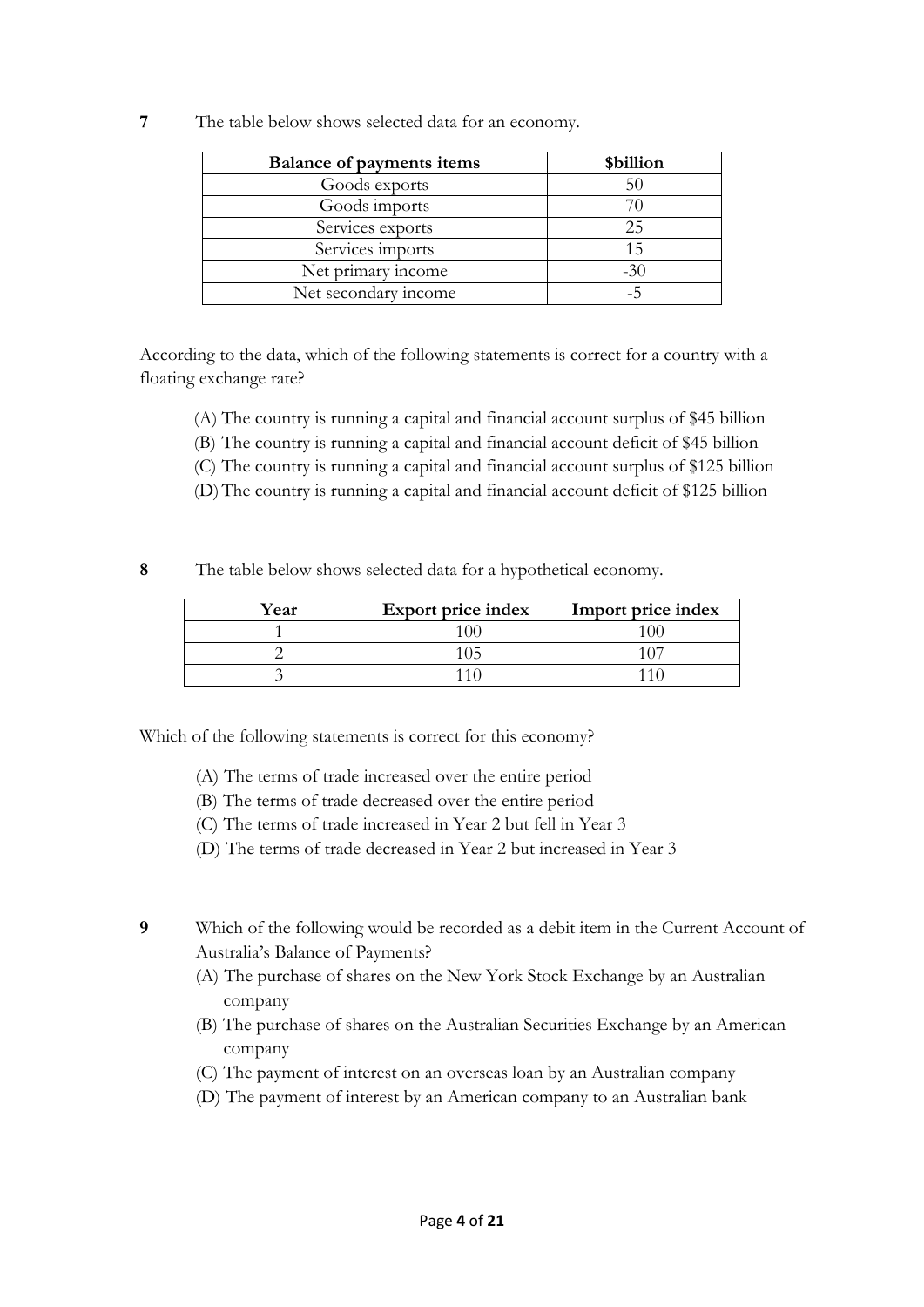- **10** Which of the following is the most likely consequence of the Reserve Bank of Australia lowering the official cash rate?
	- (A) Increased capital outflow and downward pressure of the value of the Australian dollar
	- (B) Increased capital outflow and upward pressure of the value of the Australian dollar
	- (C) Increased capital inflow and downward pressure of the value of the Australian dollar
	- (D) Increased capital inflow and upward pressure of the value of the Australian dollar
- **11** Which of the following is recognised as a bilateral trade agreement between Australia and New Zealand?
	- (A) SAFTA
	- (B) CERTA
	- (C) ASEAN
	- (D) OECD
- **12** Which of the following is most likely to reduce Australia's export volumes?
	- (A) A contraction in the Chinese economy and an appreciation in Australia's exchange rate
	- (B) A contraction in the Chinese economy and a depreciation in Australia's exchange rate
	- (C) An expansion in the Chinese economy and an appreciation in Australia's exchange rate
	- (D) An expansion in the Chinese economy and a depreciation in Australia's exchange rate
- **13** Why do economists use PPP adjustments when comparing the output of different economies?
	- (A) To adjust for the different exchange rates between countries
	- (B) To adjust for the different unemployment rates between countries
	- (C) To adjust for different asset prices between countries
	- (D) To adjust for different goods and services prices between countries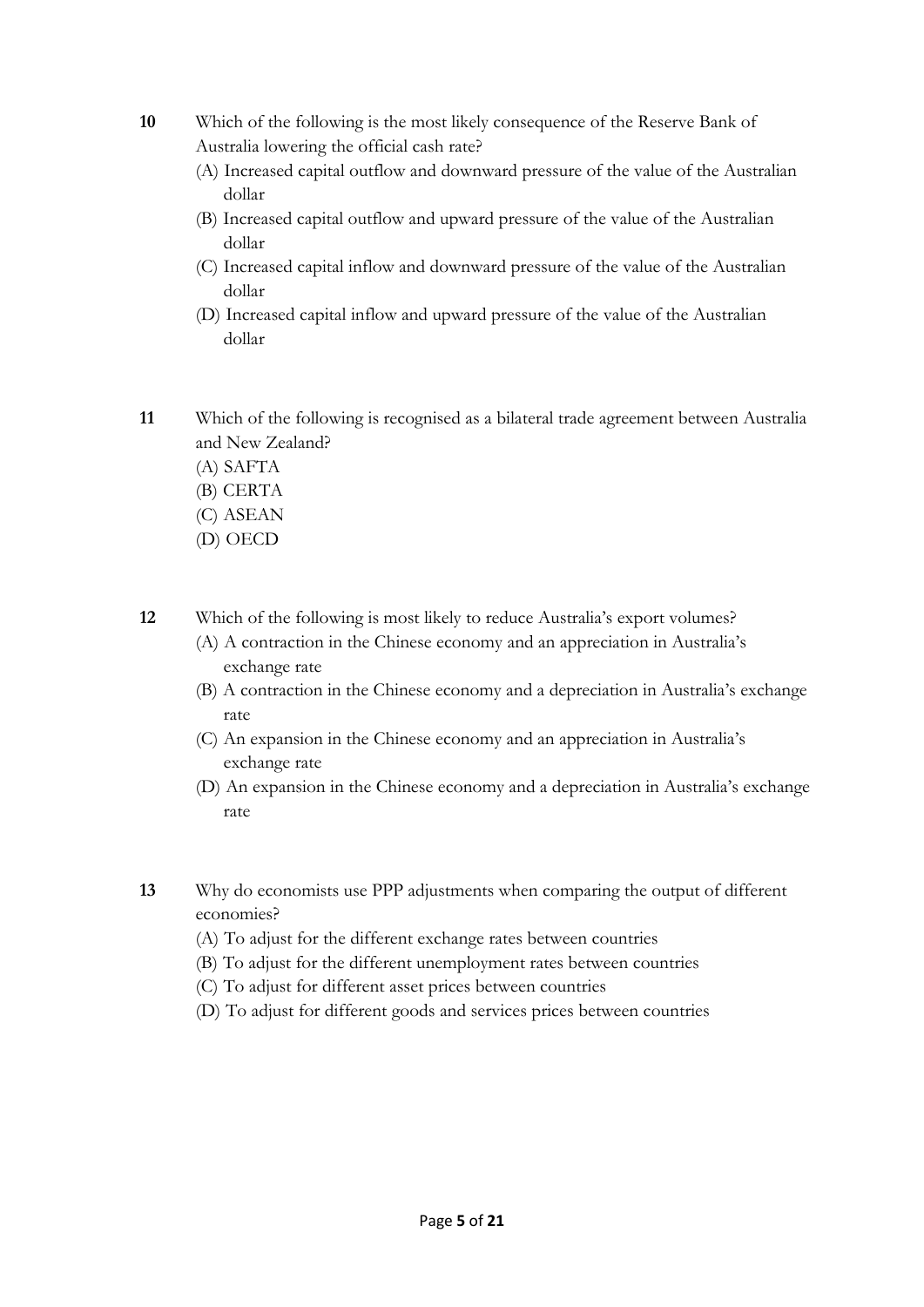**14** An increase in investment by \$10b results in an increase in output by \$40b. What is the marginal propensity to save (MPS)?

- (A) 0.80
- (B) 0.75
- (C) 0.25 (D) 0.20
- **15** The table below shows selected data for a hypothetical economy.

| <b>Components of National Income</b> | \$billion       |
|--------------------------------------|-----------------|
| Exports                              |                 |
| Government spending                  | 30              |
| Imports                              | 50              |
| Investment                           | 40 <sup>'</sup> |
| Savings                              | 20              |
| Taxation                             |                 |

Based on the information in the table, which of the following statements is correct?

- (A) Injections are greater than withdrawals and the economy is expanding
- (B) Injections are less than withdrawals and the economy is expanding
- (C) Injections are greater than withdrawals and the economy is contracting
- (D)Injections are less than withdrawals and the economy is contracting

**16** A call-centre operator has been made redundant as her position has been replaced by an automated system. Identify the most appropriate category for her situation.

- (A) Seasonal unemployment
- (B) Structural unemployment
- (C) Hidden unemployment
- (D) Underemployment

**17** What is the most significant difference between debt and equity finance?

- (A) Equity finance does not need to be repaid
- (B) Debt finance does not need to be repaid
- (C) Dividends are payable on debt finance
- (D) Interest is payable on equity finance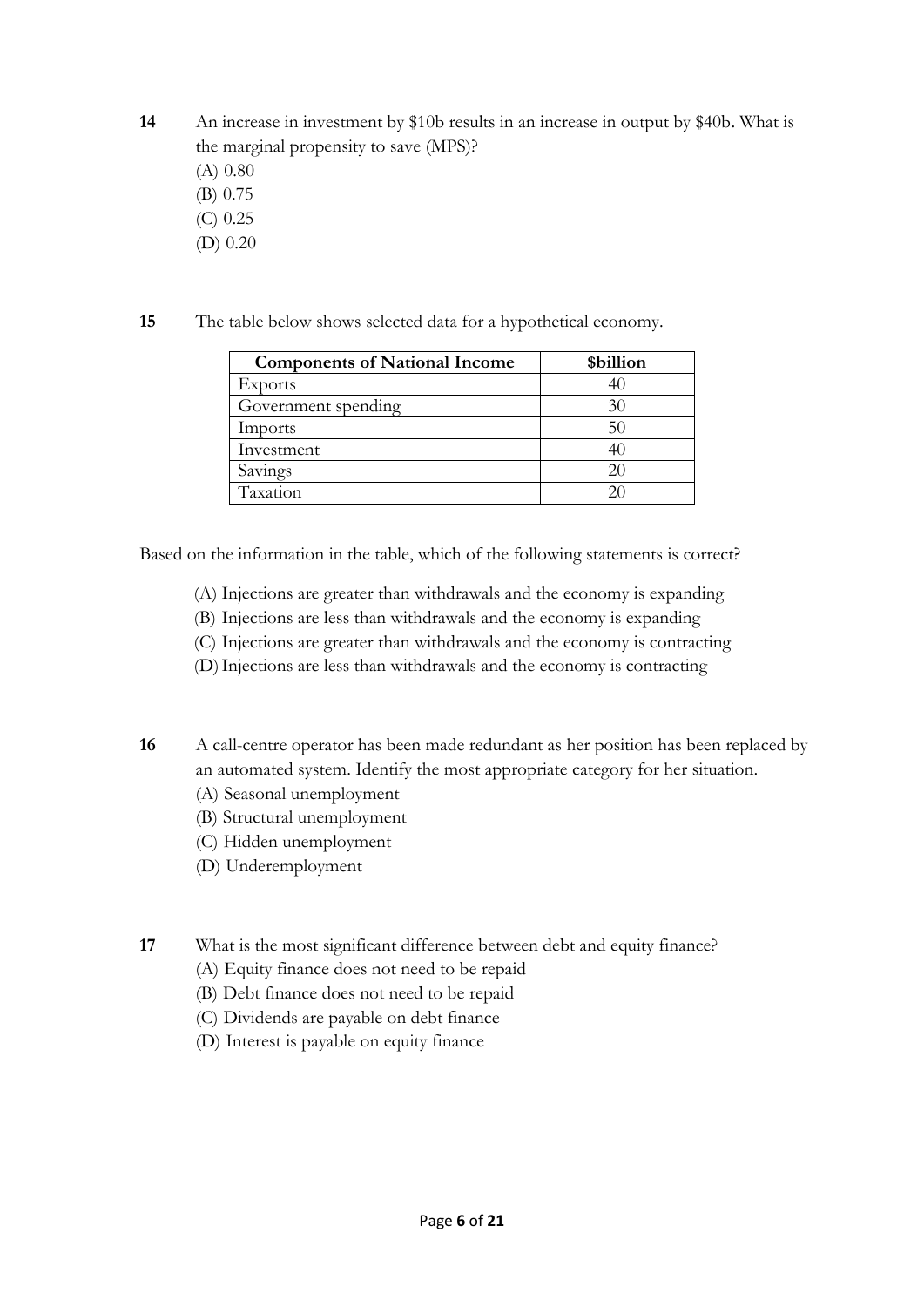## **18** The diagram below refers to the distribution of income and wealth in a hypothetical economy.



According to this diagram, which of the following statements are correct for this economy?

- (A) Income has a higher Gini coefficient than wealth and the distribution of income is more unequal than the distribution of wealth
- (B) Wealth has a higher Gini coefficient than income and the distribution of income is more unequal than the distribution of wealth
- (C) Wealth has a higher Gini coefficient than income and the distribution of income is more equal than the distribution of wealth
- (D)Income has a higher Gini coefficient than wealth and the distribution of income is more equal than the distribution of wealth
- **19** Which of the following statements best describes a public good?
	- (A) A good that is excludable and rival
	- (B) A good that is non-excludable and rival
	- (C) A good that is non-excludable and non-rival
	- (D) A good that is excludable and non-rival
- **20** All other things being equal, what would be the impact of a fall in interest rates on investment and savings?
	- (A) Investment will rise and savings will rise
	- (B) Investment will rise and savings will fall
	- (C) Investment will fall and savings will rise
	- (D) Investment will fall and savings will rise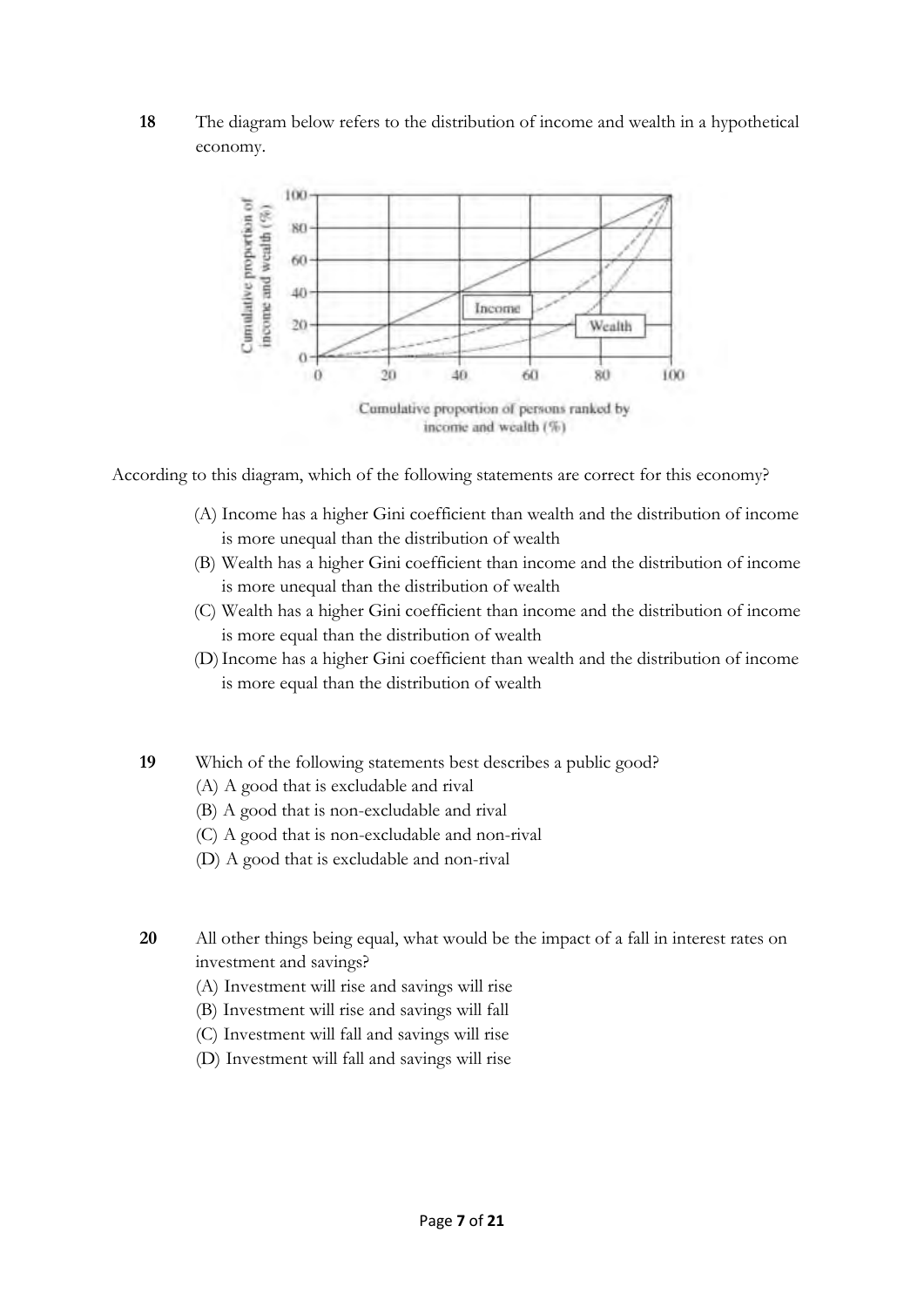# **Section II**

#### **40 marks Attempt Questions 21–24 Allow about 1 hour and 15 minutes for this section**

Answer the questions in the spaces provided. These spaces provide guidance for the expected length of response.

Extra writing space is provided on pages 15 and 16. If you use this space, clearly indicate what question you are answering.

## **Question 21** (10 marks)

Even supporters of globalization agree that the benefits of globalization are not without risks such as those arising from volatile capital movements. The IMF works to help economies manage or reduce these risks, through economic analysis and policy advice and through technical assistance in areas such as macroeconomic policy, financial sector sustainability, and the exchange-rate system.

- *IMF website*

| (a) Define Gross World Product (1 mark)                    |
|------------------------------------------------------------|
|                                                            |
|                                                            |
|                                                            |
| (b) Describe TWO of the drivers of globalisation (2 marks) |
|                                                            |
|                                                            |
|                                                            |
|                                                            |
|                                                            |
|                                                            |
| (c) Outline the role of the IMF (2 marks)                  |
|                                                            |
|                                                            |
|                                                            |
|                                                            |
|                                                            |
|                                                            |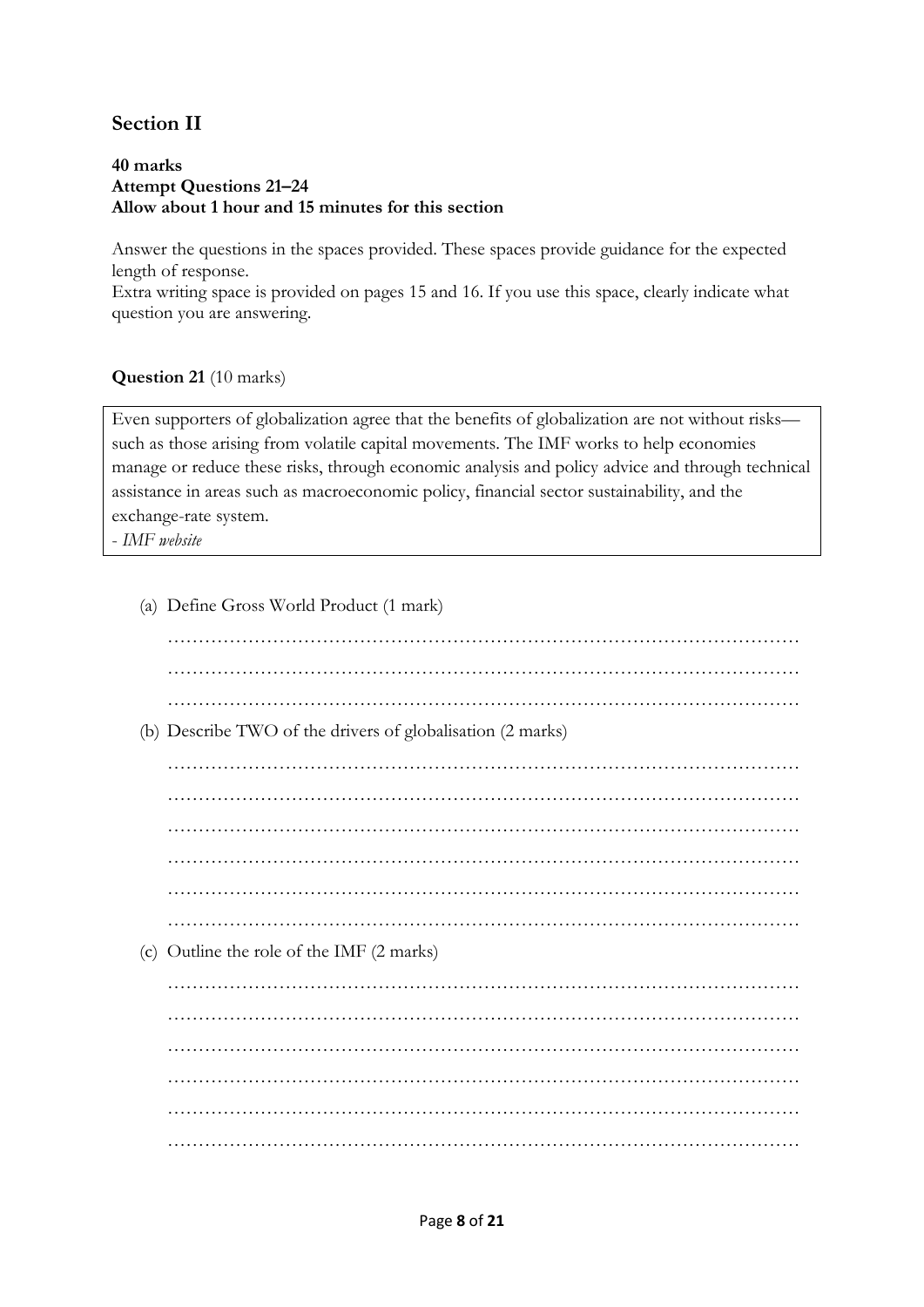(d) For an economy other than Australia, explain the strategies used to promote economic growth and development in this economy (5 marks).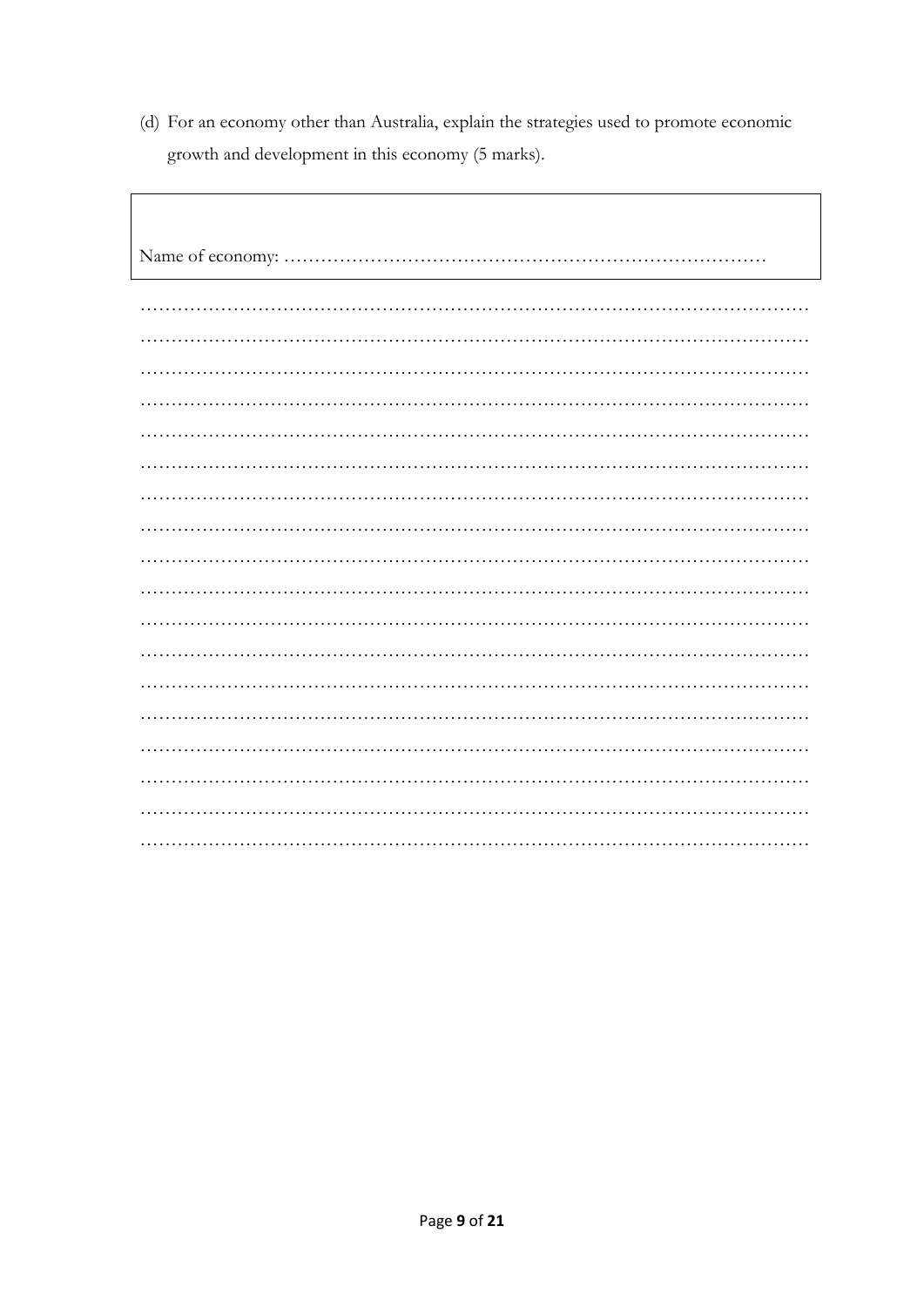**Question 22** (10 marks)



Source: RBA Statistical Tables

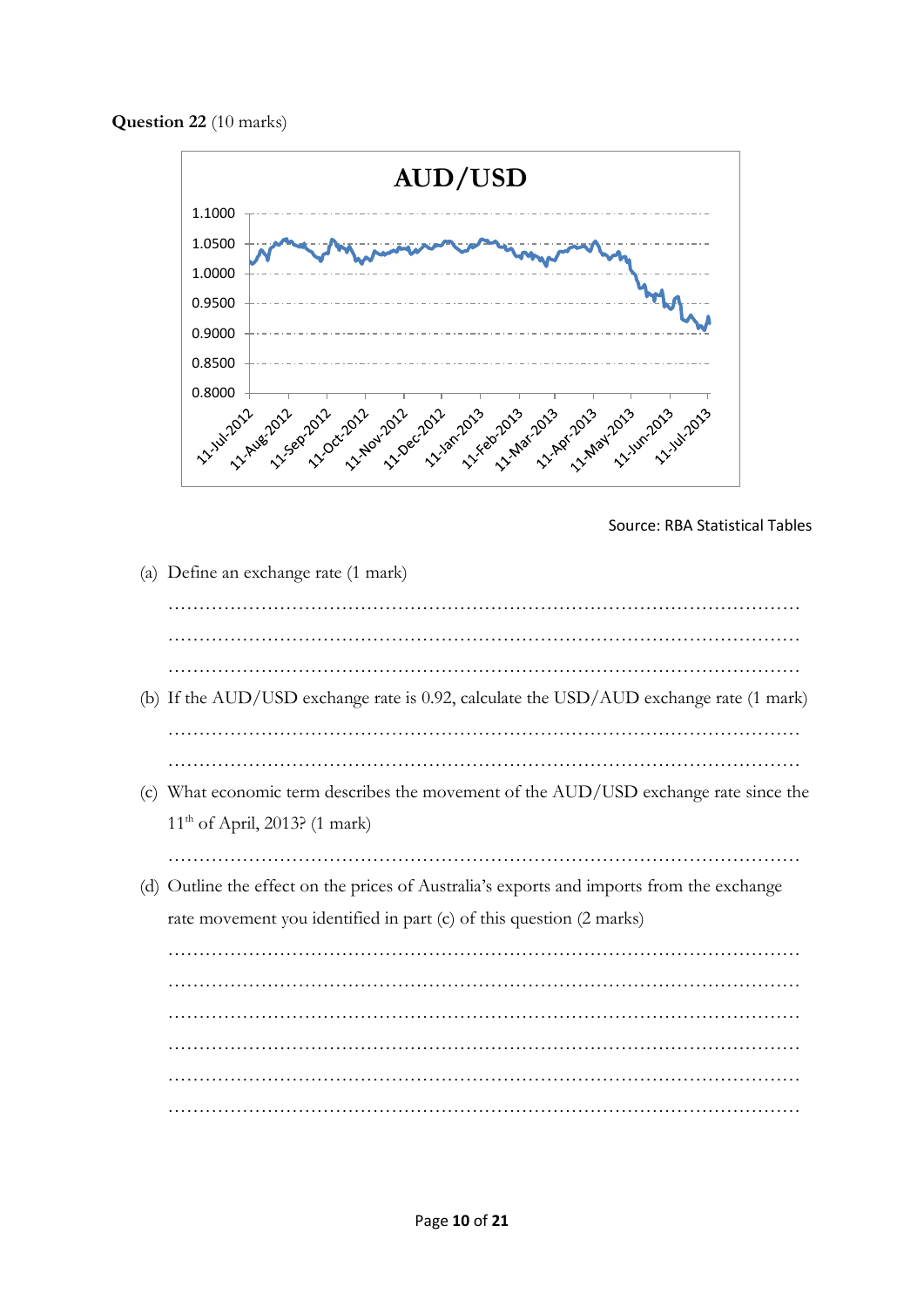(e) What is the terms of trade? (1 mark)

 $\ldots$ 

(f) Explain how movements in Australia's terms of trade can influence the exchange rate (4 marks)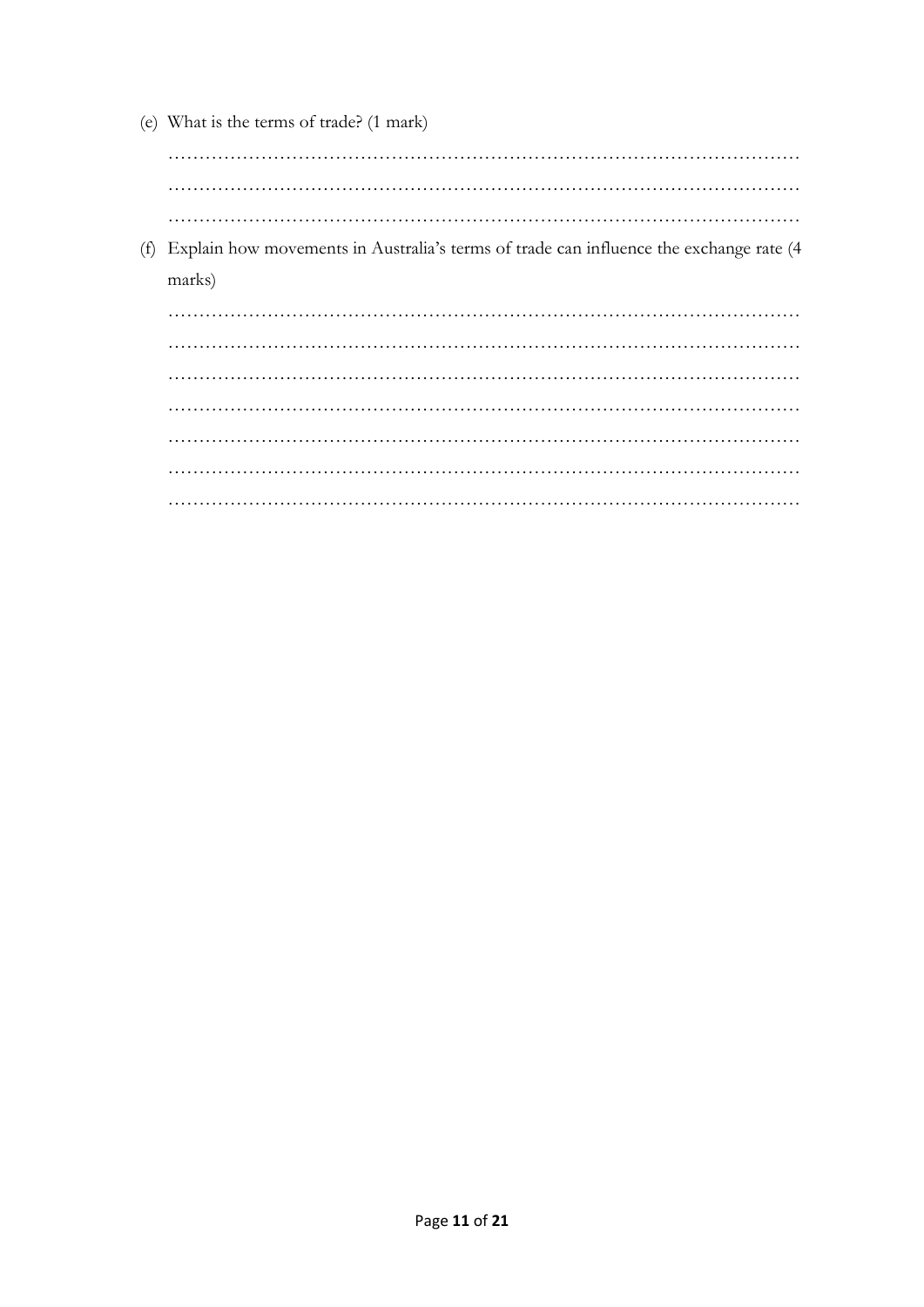## **Question 23** (10 marks)

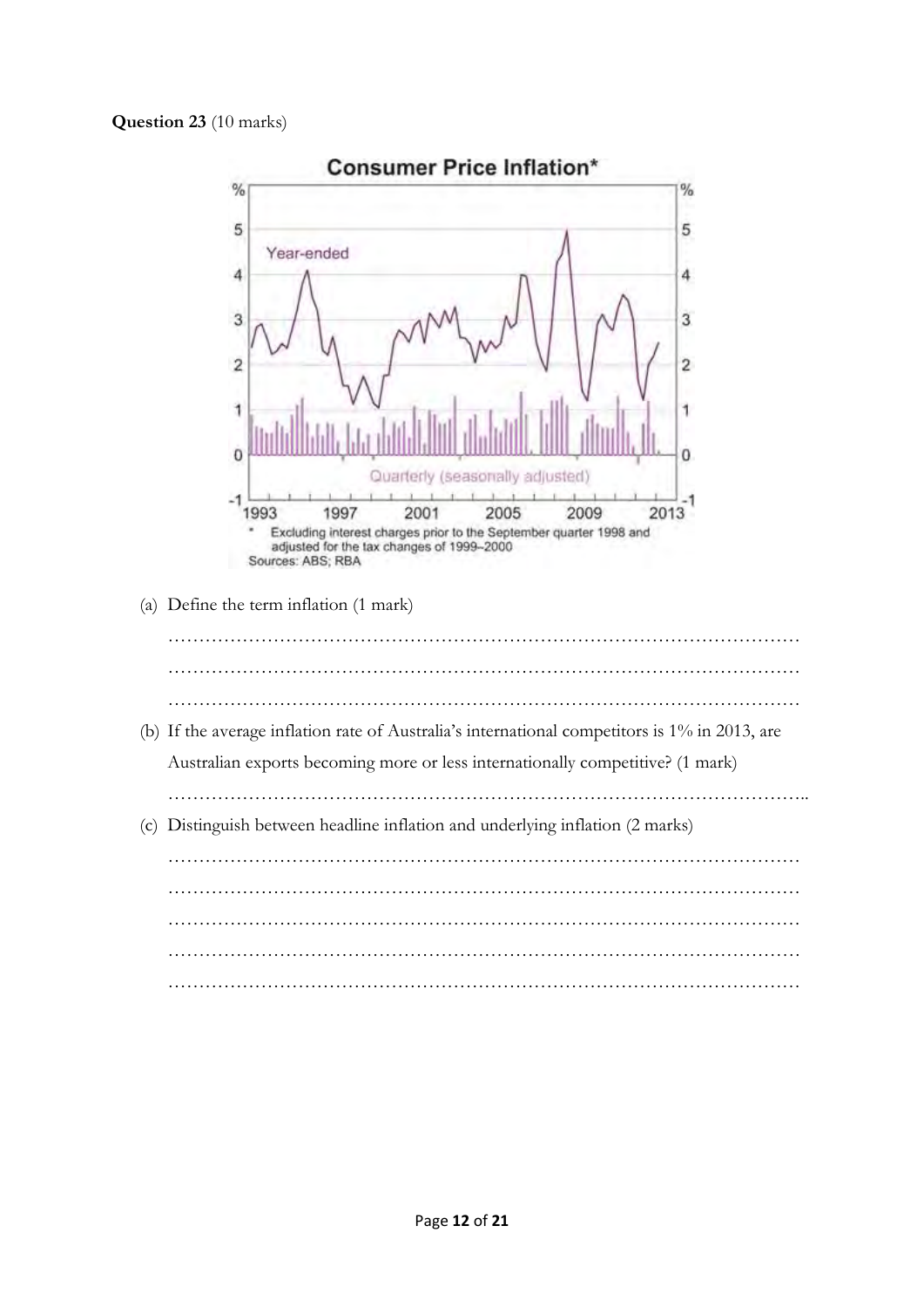| (d) Explain how movements of the Australian dollar since $11th$ of April 2013 are likely to |
|---------------------------------------------------------------------------------------------|
| impact on the inflation rate (3 marks)                                                      |
|                                                                                             |
|                                                                                             |
|                                                                                             |
|                                                                                             |
|                                                                                             |
|                                                                                             |
|                                                                                             |
| (e) Explain the role of expectations in influencing the inflation rate (3 marks)            |
|                                                                                             |
|                                                                                             |
|                                                                                             |
|                                                                                             |
|                                                                                             |
|                                                                                             |
|                                                                                             |
|                                                                                             |
|                                                                                             |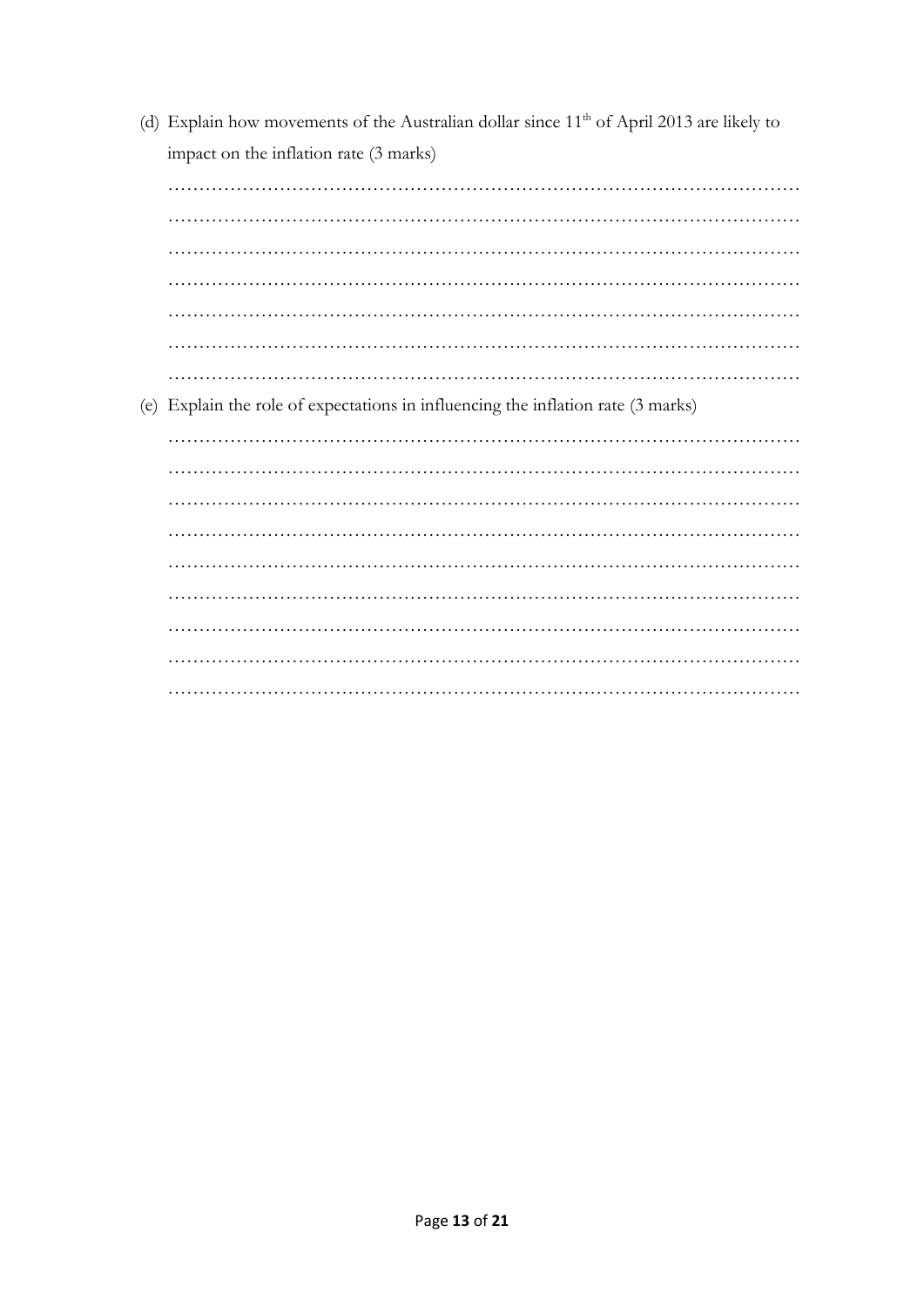# Question 24 (10 marks)



(a) Describe the difference between the private costs and the social costs of producing a good such as electricity (2 marks)

| (b) Define what is meant by the term climate change (2 marks)                                 |
|-----------------------------------------------------------------------------------------------|
|                                                                                               |
|                                                                                               |
|                                                                                               |
|                                                                                               |
|                                                                                               |
|                                                                                               |
| (c) Explain the externalities that are causing the problems associated with climate change (4 |
| marks)                                                                                        |
|                                                                                               |
|                                                                                               |
|                                                                                               |
|                                                                                               |
|                                                                                               |
|                                                                                               |
|                                                                                               |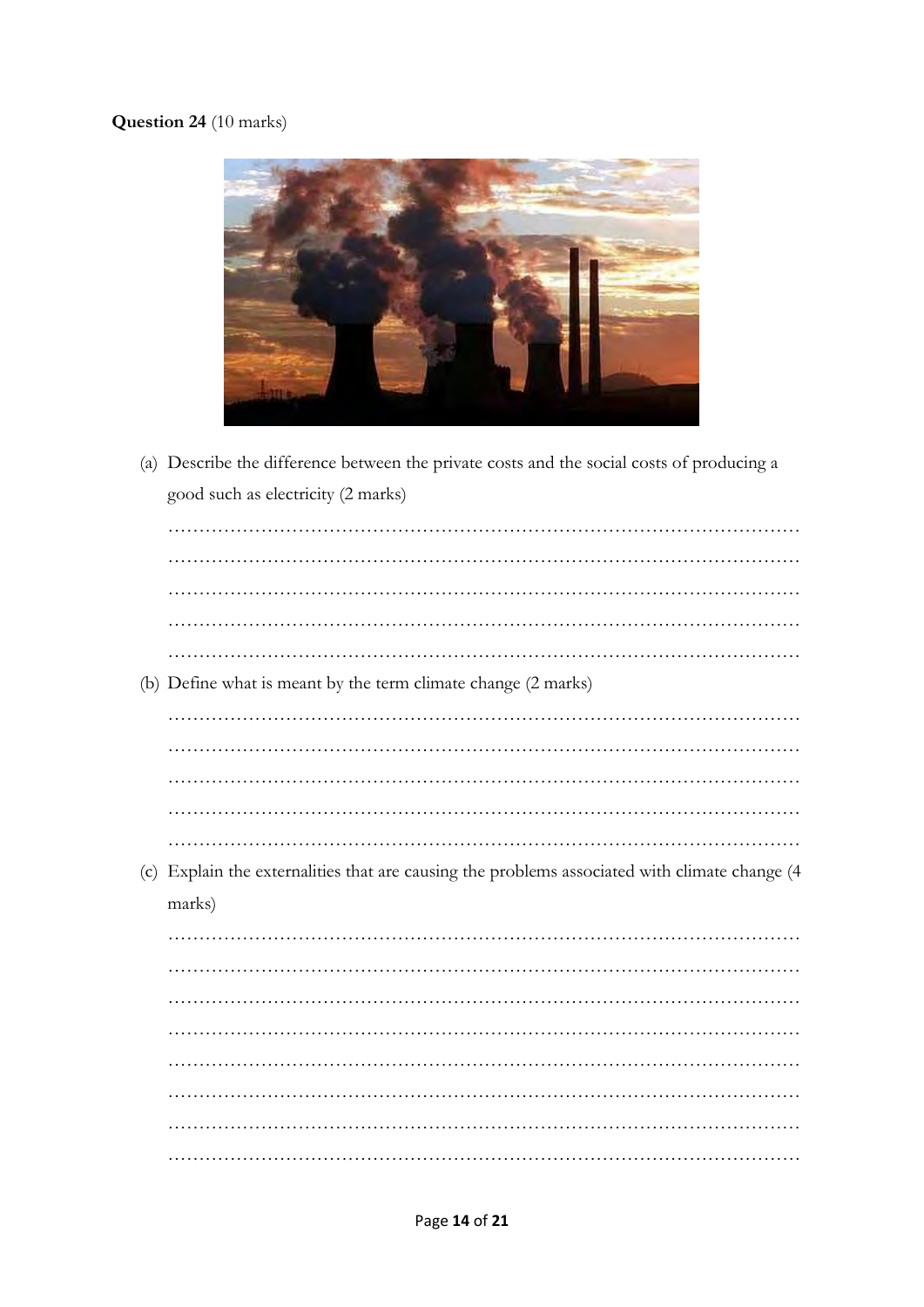$\ldots$  . (d) Outline the free rider problem with respect to managing global issues associated with climate change (2 marks)  $\ldots$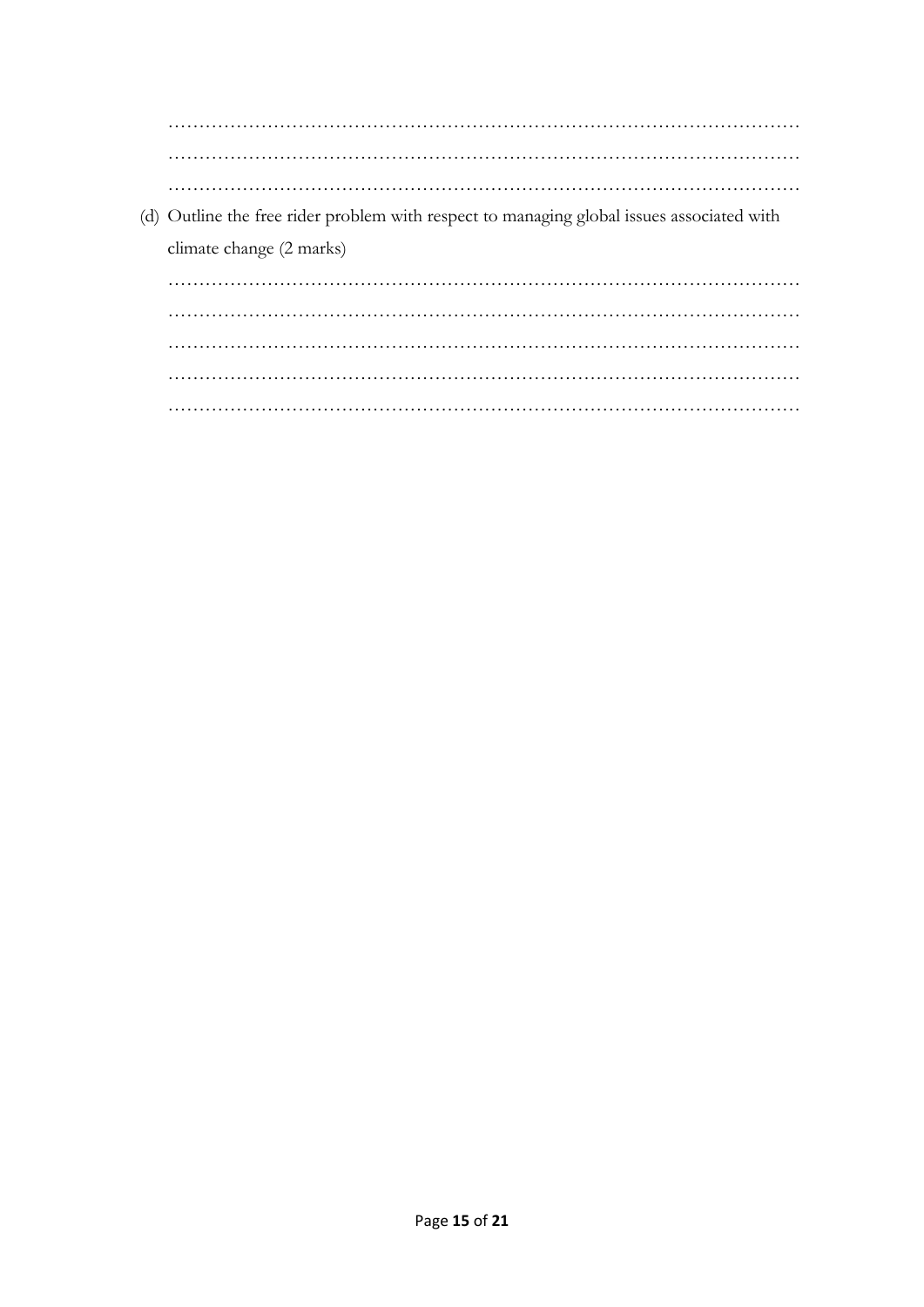# Section II Extra writing space

If you use this space, clearly indicate what question you are answering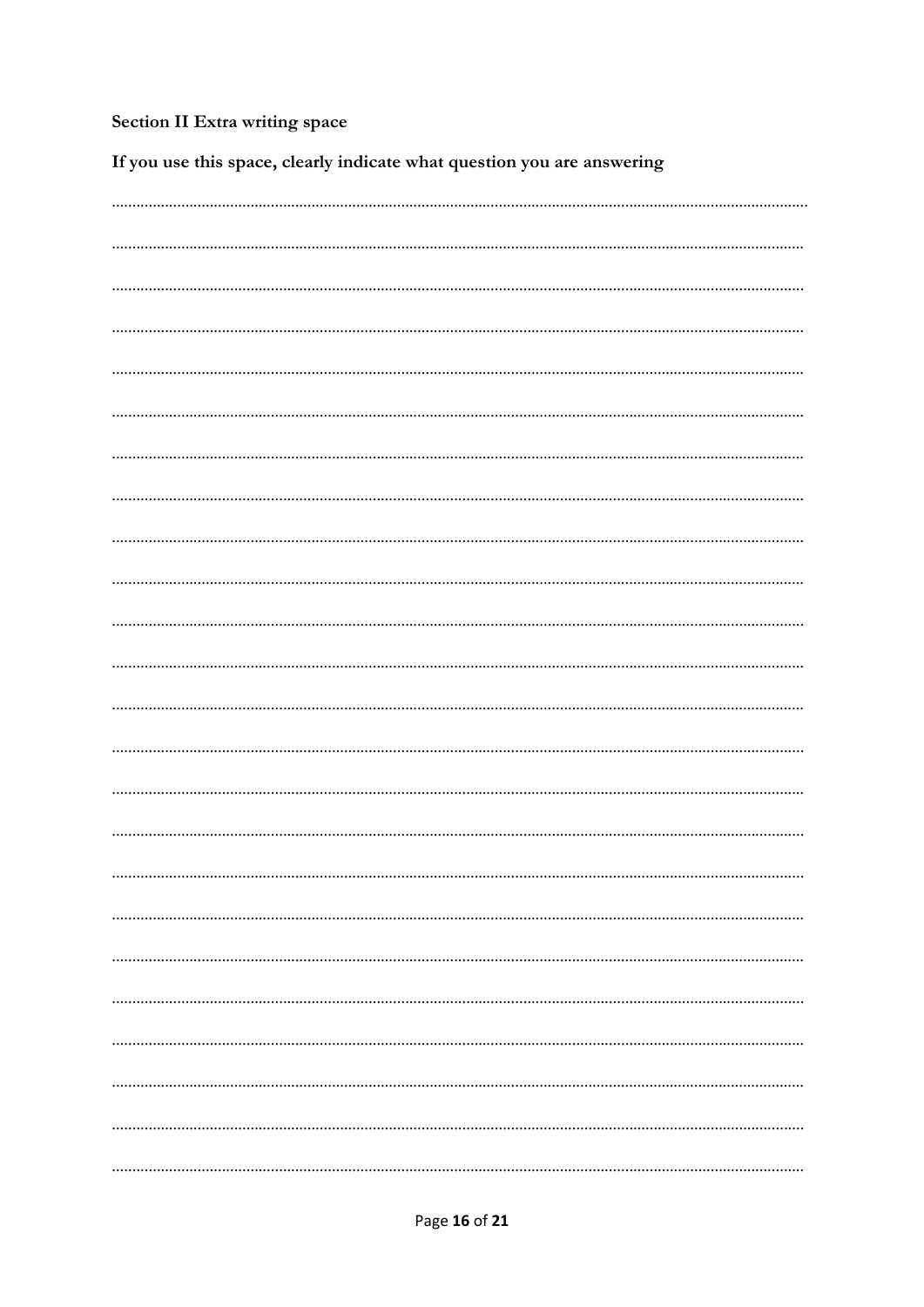# Section II Extra writing space

If you use this space, clearly indicate what question you are answering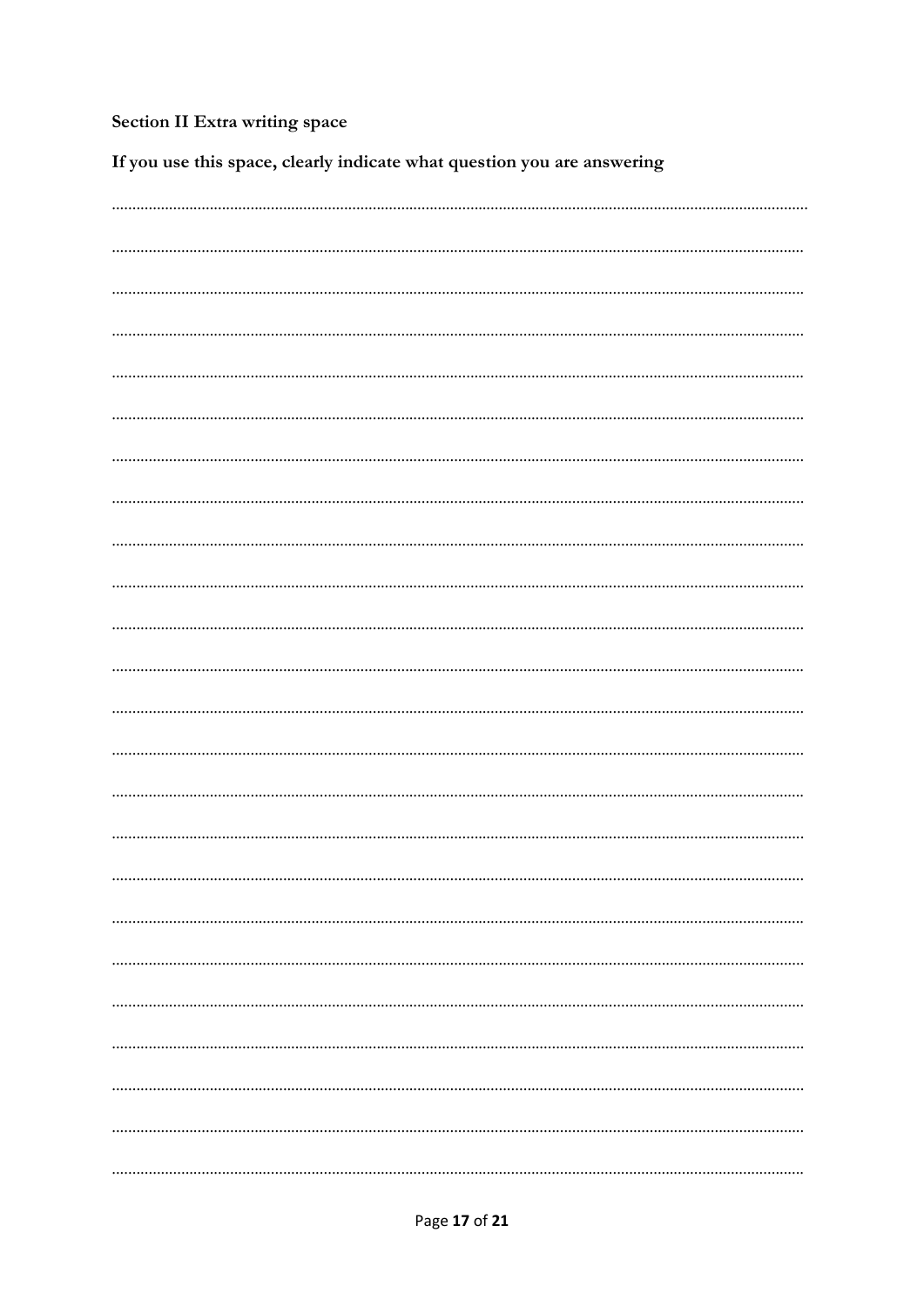## **Section III**

#### **20 marks Attempt either Question 25 OR Question 26 Allow about 35 minutes for this section**

Answer the question in a SEPARATE writing booklet. Extra writing booklets are available.

In your answer you will be assessed on how well you;

- use your knowledge and economic information provided
- **n** apply economic terms, concepts, relationships and theory
- present a sustained, logical and well-structured answer to the question

## **Question 25 (20 marks)**

Outline the factors affecting Australia's economic growth, and analyse the relationship between economic growth and changes in environmental quality.



Just as an increasing population does not necessarily translate proportionately to increased environment impact, neither does a growing economy. However, there is strong historical evidence that this has been the case and thus will likely continue into the future. As the economy of Australia expands, it is likely that our consumption of resources and production of waste will also increase.

- *State of the Environment 2011 Committee*

## **OR**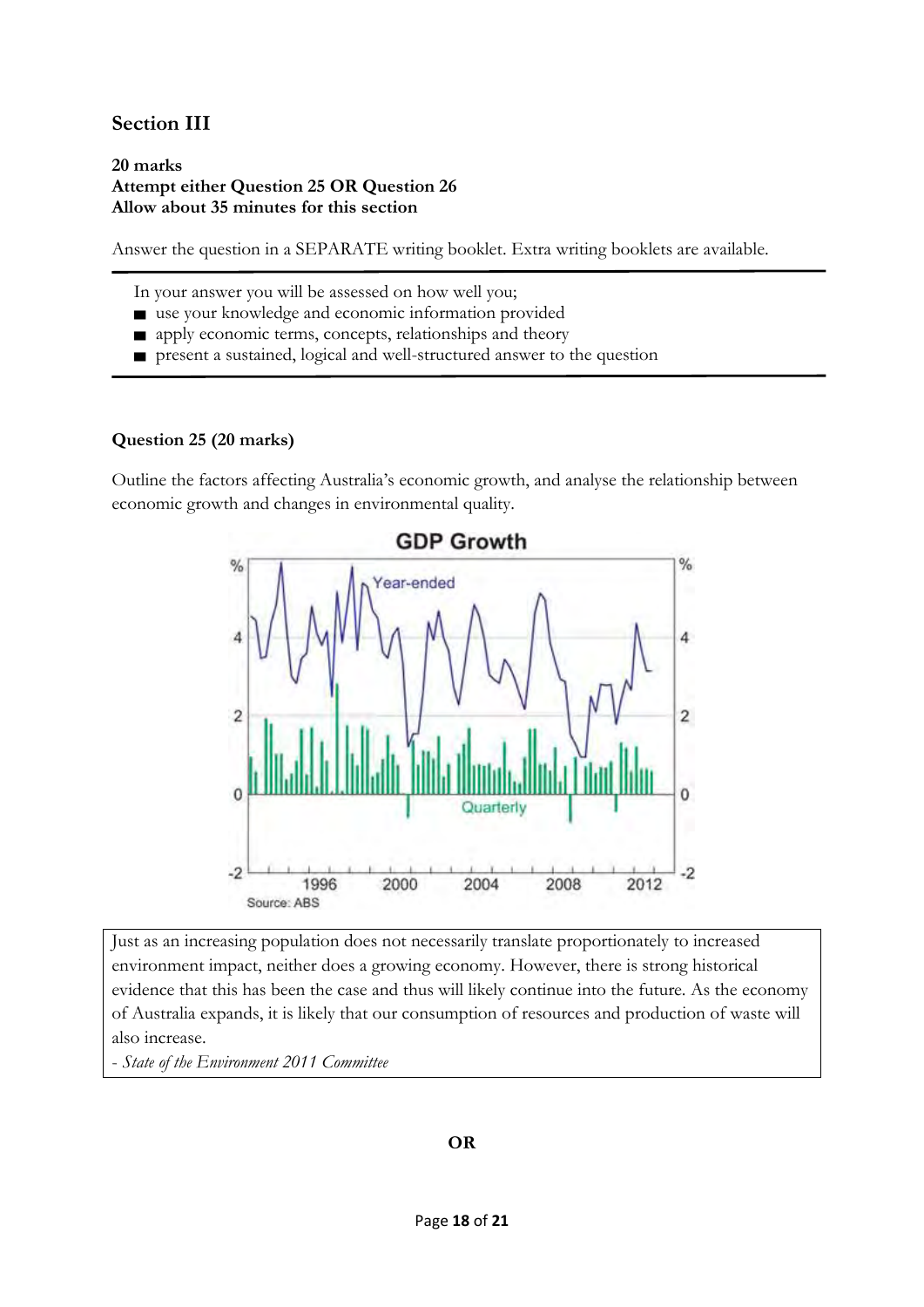## **Question 26 (20 marks)**

Discuss the impact of changes in global trade, investment, finance and labour flows on the global economy.

Multilateral agreement to cut red tape in international trade would dramatically reduce trading costs and add a substantial boost to the global economy, according to new OECD research. The OECD Trade Facilitation Indicators estimate that comprehensive implementation of all measures currently being negotiated in the World Trade Organization's Doha Development Round would reduce total trade costs by 10% in advanced economies and by 13-15.5% in developing countries. Reducing global trade costs by 1% would increase worldwide income by more than USD \$40 billion, most of which would accrue in developing countries, according to the OECD.

*– OECD March 2013*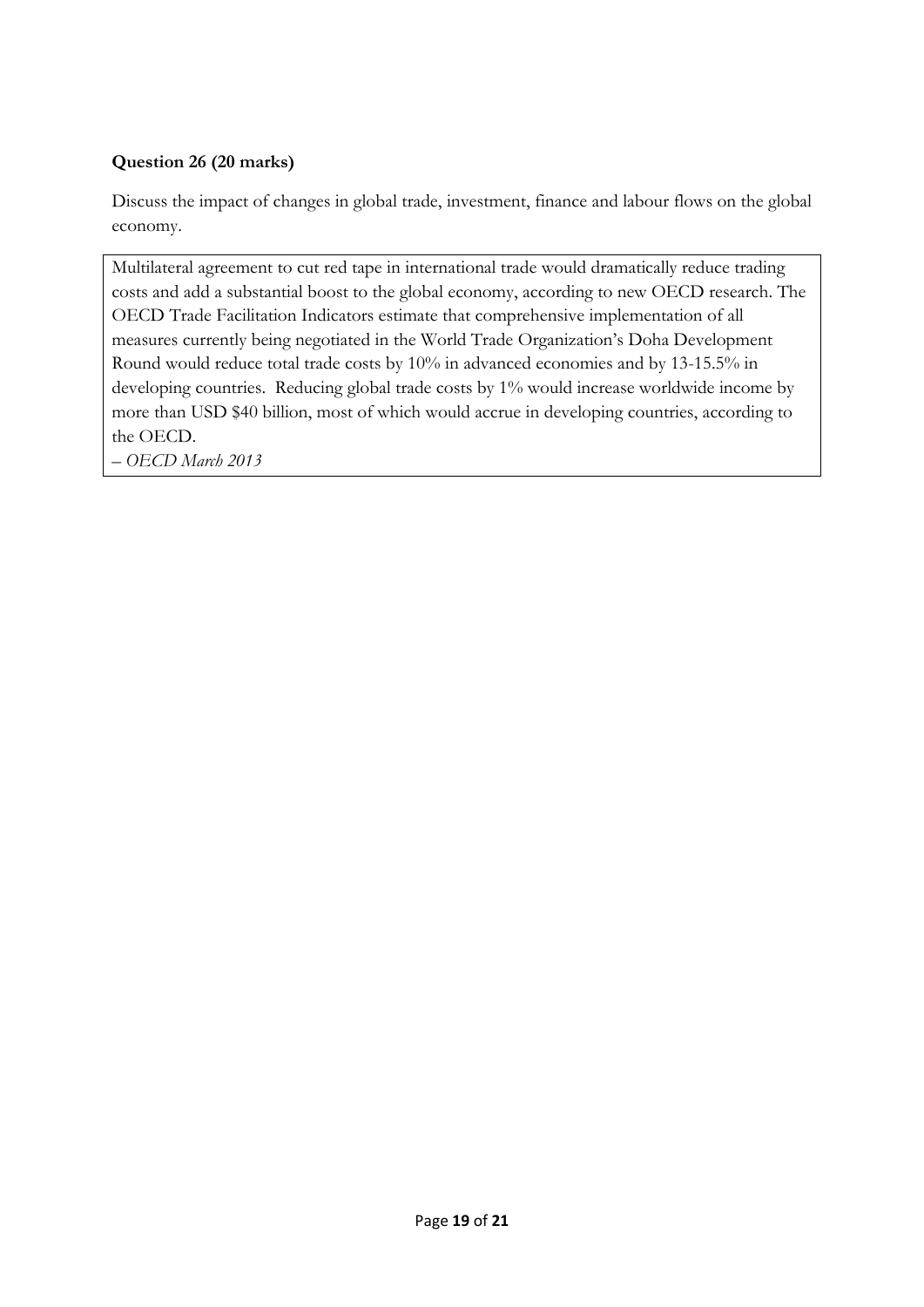## **Section IV**

#### **20 marks Attempt either Question 27 OR Question 28 Allow about 35 minutes for this section**

Answer the question in a SEPARATE writing booklet. Extra writing booklets are available.

- In your answer you will be assessed on how well you;
- use economic data
- **n** apply economic terms, concepts, relationships and theory
- ▆ present a sustained, logical and well-structured answer to the question

## **Question 27 (20 marks)**

Analyse the impact of protectionist policies on the domestic and global economies.

## **OR**

## **Question 28 (20 marks)**

Discuss the economic implications for Australia's economy of continued current account deficits.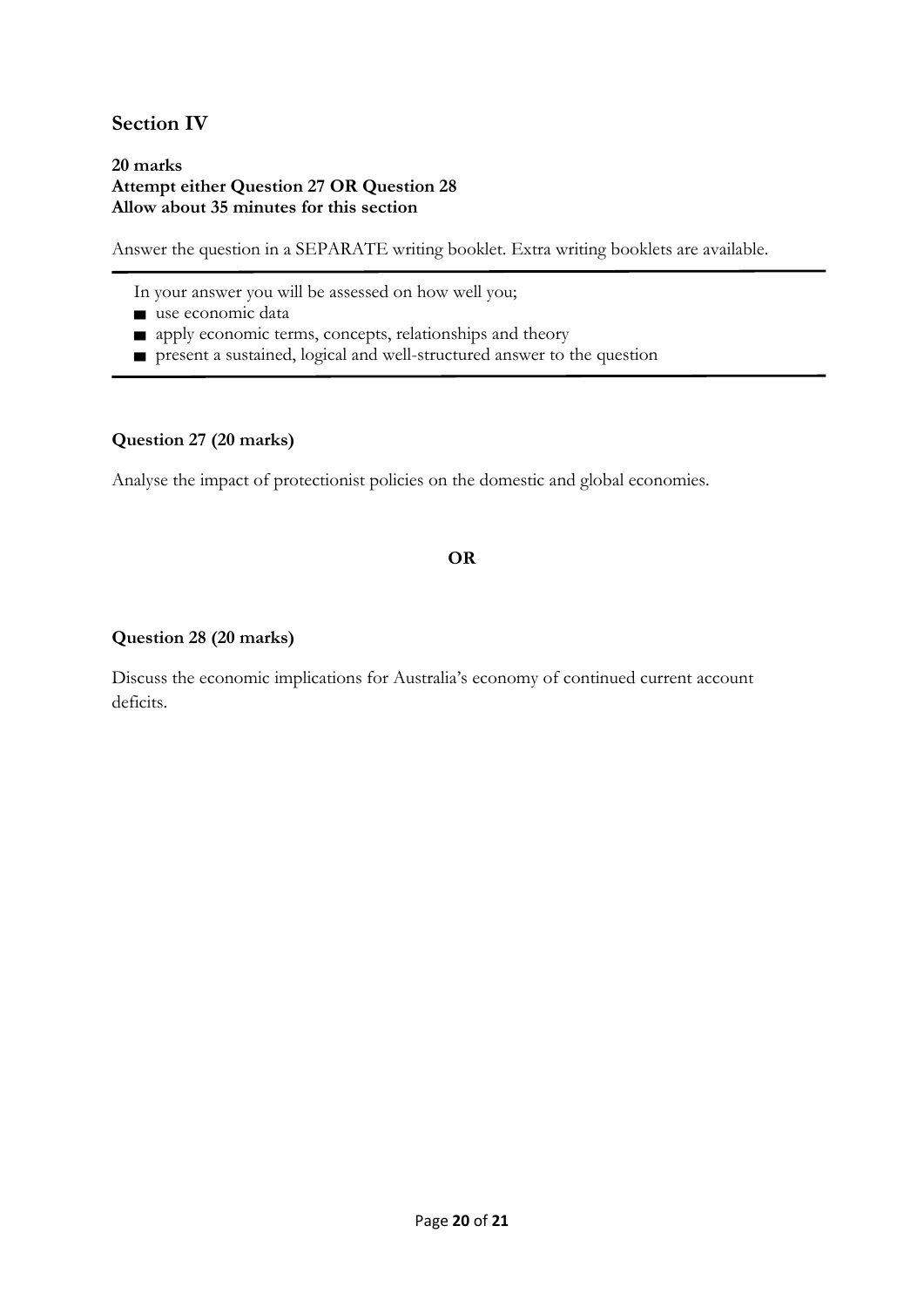## **ECONOMICS**

## **HSC TRIAL EXAMINATION Multiple Choice Answer Sheet**

| $\Lambda$ $\bigcirc$<br>1. | $\overline{B}$ $\overline{O}$ | $C$ $\circlearrowright$ | $_{\rm D}$ $\circ$            |
|----------------------------|-------------------------------|-------------------------|-------------------------------|
| $A$ $\bigcirc$<br>2.       | $_{\rm B}$ $\circ$            | $C$ $\circlearrowright$ | $_{\rm D}$ $\circ$            |
| $A$ $\bigcirc$<br>3.       | $B$ $\bigcirc$                | $C$ $\circlearrowright$ | $D$ O                         |
| $A$ $\bigcirc$<br>4.       | $B$ $\bigcirc$                | $C$ $\circlearrowright$ | $D$ O                         |
| 5. A $\bigcirc$            | $\circ$<br>$\mathbf{B}$       | $C$ $\circlearrowright$ | $\overline{D}$ $\overline{O}$ |
| 6. A $\bigcirc$            | $B$ $\bigcirc$                | $C$ $\circlearrowright$ | $D$ O                         |
| $A$ $\bigcirc$<br>7.       | $_{\rm B}$ $\circ$            | $C$ $\circlearrowright$ | $\overline{D}$ $\overline{O}$ |
| 8. A $\bigcirc$            | $B$ $\bigcirc$                | $C$ $\bigcirc$          | $D$ O                         |
| 9. A $\bigcirc$            | $B$ $\bigcirc$                | $C$ $\circlearrowright$ | $D$ O                         |
| 10. A $\bigcirc$           | $B$ $\bigcirc$                | $C$ $\circlearrowright$ | $D$ $\bigcirc$                |
| 11. A $\bigcirc$           | $B$ $\bigcirc$                | $C$ $\circlearrowright$ | $D$ $\bigcirc$                |
| 12. A $\bigcirc$           | $B$ $\bigcirc$                | $C$ $\bigcirc$          | $D$ O                         |
| 13. A $\bigcirc$           | $B$ $\bigcirc$                | $C$ $\bigcirc$          | $D$ O                         |
| 14. A $\bigcirc$           | $_{\rm B}$ $\circ$            | $C$ $\bigcirc$          | $_{\rm D}$ $\circ$            |
| 15. A $\bigcirc$           | $B$ $\bigcirc$                | $C$ $\circlearrowright$ | $D$ O                         |
| 16. A $\circ$              | $\circ$<br>$\mathbf{B}$       | $C$ $\circlearrowright$ | $_{\rm D}$ $\circ$            |
| 17. A $\bigcirc$           | $\circ$<br>B                  | $C$ $\bigcirc$          | $\overline{D}$ $\overline{O}$ |
| 18. A $\bigcirc$           | $B$ $\bigcirc$                | $C$ $\circlearrowright$ | $D$ $\bigcirc$                |
| 19. A $\bigcirc$           | $\circ$<br>$\, {\bf B}$       | $C$ $\bigcirc$          | $D$ $\bigcirc$                |
| 20. A $\bigcirc$           | $B$ $\bigcirc$                | $C$ $\circlearrowright$ | $D$ $\bigcirc$                |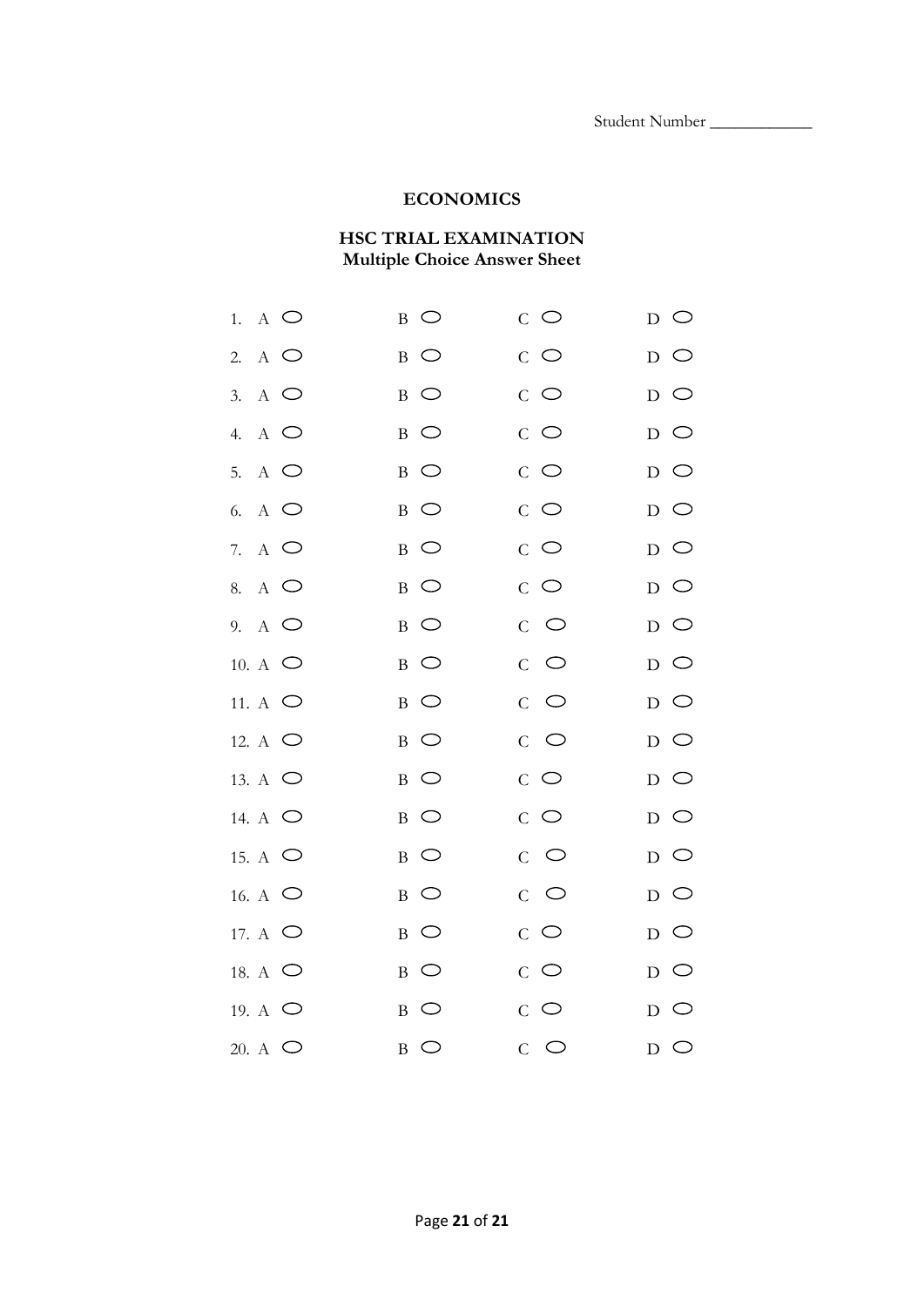

# ABBOTSLEIGH

**2013**

#### **TRIAL HIGHER SCHOOL CERTIFICATE**

## **MARKING GUIDELINES**

# **Economics**

# **General Instructions**

- Write your Student Number at the top of this page.
- Board approved calculators can be used.

## **TOTAL MARKS – 100 WEIGHTING- 35% TIME ALLOWED- 3 hours and 5 minutes reading time**

## **SECTION I**

20 marks

- $\bullet$  Attempt Questions  $1 20$
- Use the multiple choice answer sheet provided
- Allow about 35 minutes for this section

## **SECTION II**

40 marks

- Allow about 1 hour 15 minutes for this section
- Attempt Questions 21 -24
- Respond in the spaces provided on the examination paper

## **SECTION III**

20 marks

- Attempt Question 25 **or** 26
- Allow about 35 minutes for this section

## **SECTION IV**

20 marks

- Attempt Question 27 **or** 28
- Allow about 35 minutes for this section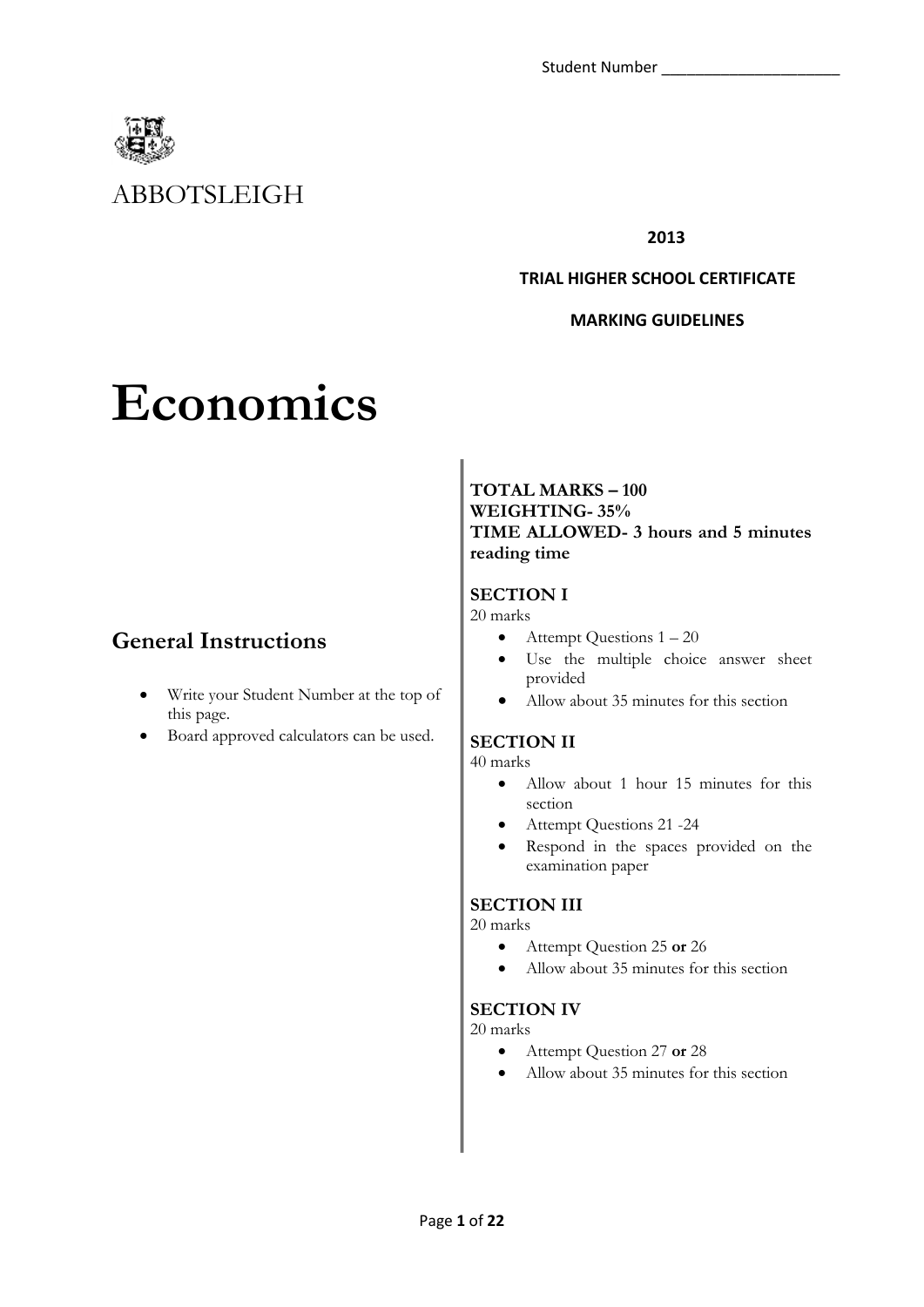**Section I 20 marks** 

## **Attempt Questions 1-20 Allow about 35 minutes for this section**

Use the Multiple Choice Answer Sheet provided.

Select the alternative A, B, C, or D that best answers the question. Fill in the response oval completely.

**Sample**  $2 + 4 = (A) 2$  (B) 6 (C) 8 (D) 9  $A \bigcap B \bullet C \bigcap D \bigcap$ 

If you think you have made a mistake, put a cross through the incorrect answer and fill in the new answer.

 $A \bullet B \bullet C \bullet D$ 

If you have changed your mind and have crossed out what you consider to be the correct answer, then indicate this by writing the word *correct* and drawing an arrow as follows:



- **1** Which of the following is a trading bloc?
	- (A) G20
	- (B) WTO (C) EU (D) OECD

**2** What is an advantage of free trade?

- (A) Countries are able to specialise and produce the goods for which they have a comparative advantage
- (B) Countries are able to protect their markets using tariffs to support domestic producers
- (C) Countries are able to ensure they can produce military goods to protect their national interests
- (D) Countries are able to limit migration and so protect low income workers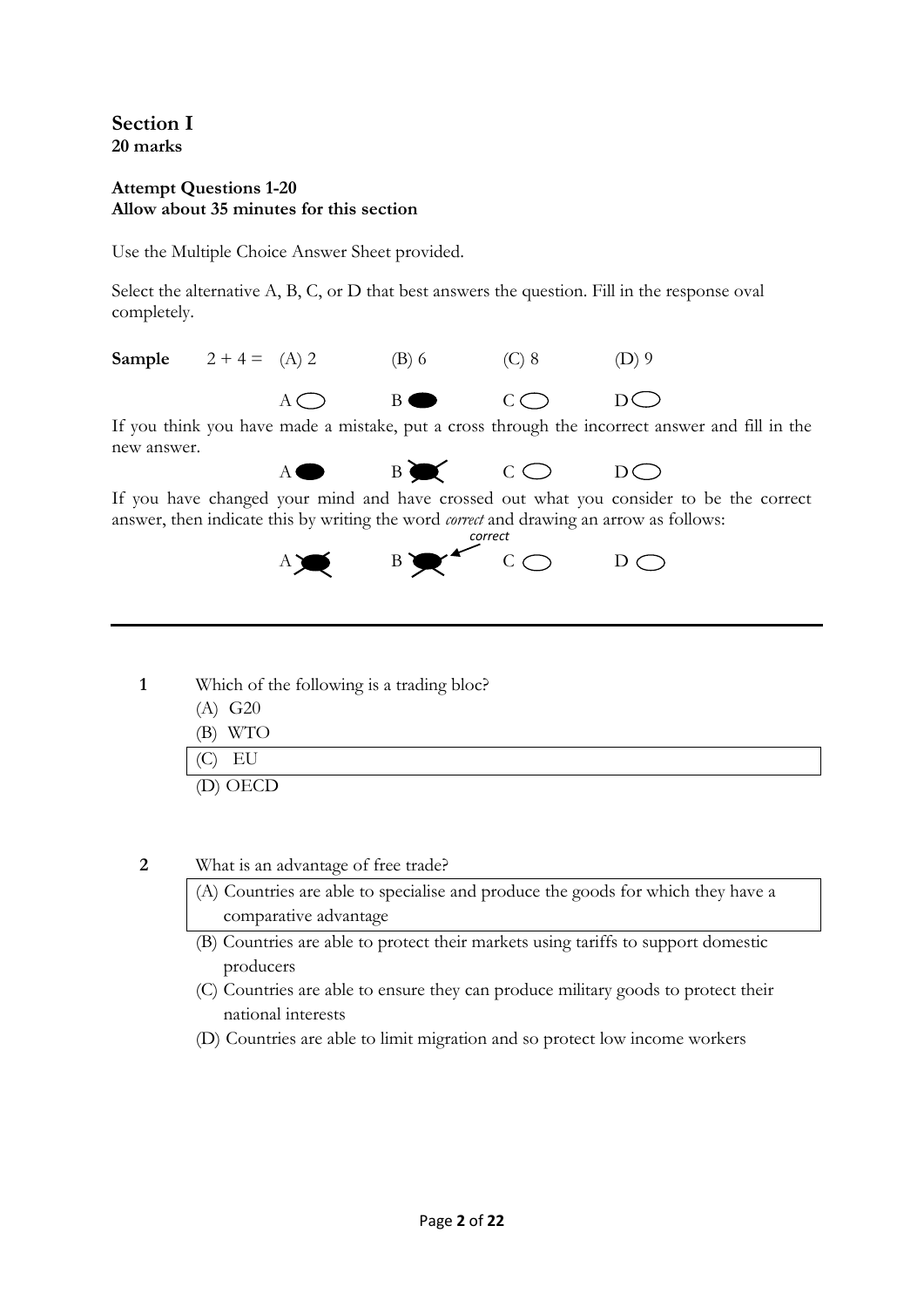- **3** Which statement best describes the difference between the effects of a tariff on imports and subsidies for domestic producers?
	- (A) A tariff increases the price of an imported good, while a subsidy decreases the supply of the domestic good
	- (B) A tariff decreases the price of a imported good, while a subsidy decreases the supply of the domestic good
	- (C) A tariff increases the price of an imported good, while a subsidy increases the supply of the domestic good
	- (D) A tariff decreases the price of a imported good, while a subsidy increases the supply of the domestic good
- **4** Which of the following is the best measure of the economic development of a nation?
	- (A) The Gini coefficient
	- (B) The inflation rate
	- (C) The terms of trade
	- (D) The Human Development Index

## **5** Which the following is likely to increase the speed of globalisation?

(A) An increase in the price of oil

(B) A reduction in restrictions on immigration

- (C) A reduction in R&D spending by IT companies
- (D) An increase in financial market regulation
- **6** Which of the following best describes Australia's experience with international financial flows over the past 15 years?
	- (A) An increase in net foreign debt relative to GDP
	- (B) An increase in net foreign equity relative to GDP
	- (C) A decrease in net foreign debt relative to GDP
	- (D) A decrease in net foreign liabilities relative to GDP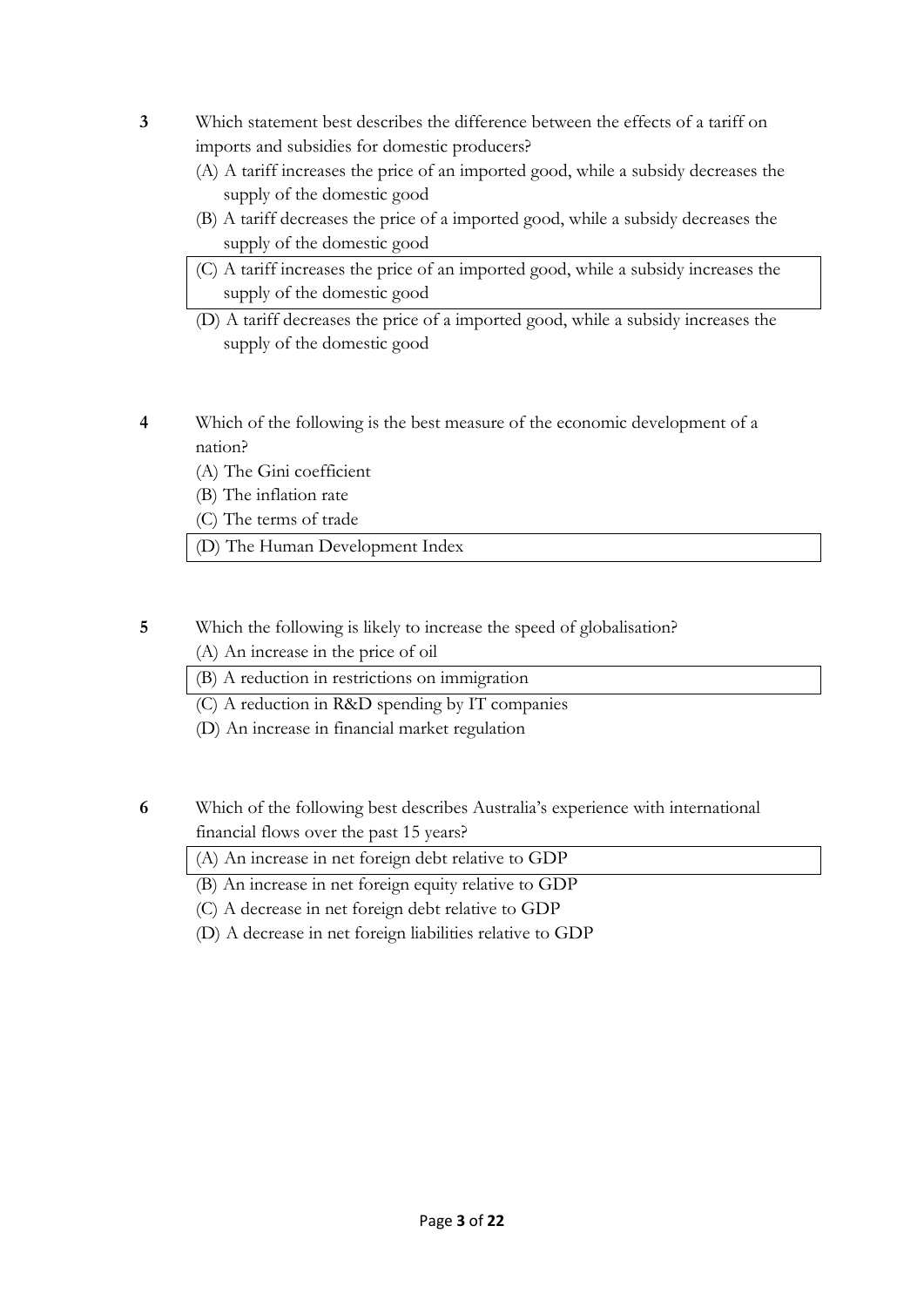**7** The table below shows selected data for an economy.

| <b>Balance of payments items</b> | \$billion |
|----------------------------------|-----------|
| Goods exports                    | 50        |
| Goods imports                    |           |
| Services exports                 | 25        |
| Services imports                 | 15        |
| Net primary income               | $-30$     |
| Net secondary income             |           |

According to the data, which of the following statements is correct for a country with a floating exchange rate?

(A) The country is running a capital and financial account surplus of \$45 billion

(B) The country is running a capital and financial account deficit of \$45 billion

(C) The country is running a capital and financial account surplus of \$125 billion

(D)The country is running a capital and financial account deficit of \$125 billion

**8** The table below shows selected data for a hypothetical economy.

| Year | <b>Export price index</b> | Import price index |
|------|---------------------------|--------------------|
|      |                           |                    |
|      |                           |                    |
|      |                           |                    |

Which of the following statements is correct for this economy?

- (A) The terms of trade increased over the entire period
- (B) The terms of trade fell over the entire period

(C) The terms of trade increased in Year 2 but fell in Year 3

(D) The terms of trade fell in Year 2 but increased in Year 3

- **9** Which of the following would be recorded as a debit item in the Current Account of Australia's Balance of Payments?
	- (A) The purchase of shares on the New York Stock Exchange by an Australian company
	- (B) The purchase of shares on the Australian Securities Exchange by an American company
	- (C) The payment of interest on an overseas loan by an Australian company
	- (D) The payment of interest by an American company to an Australian bank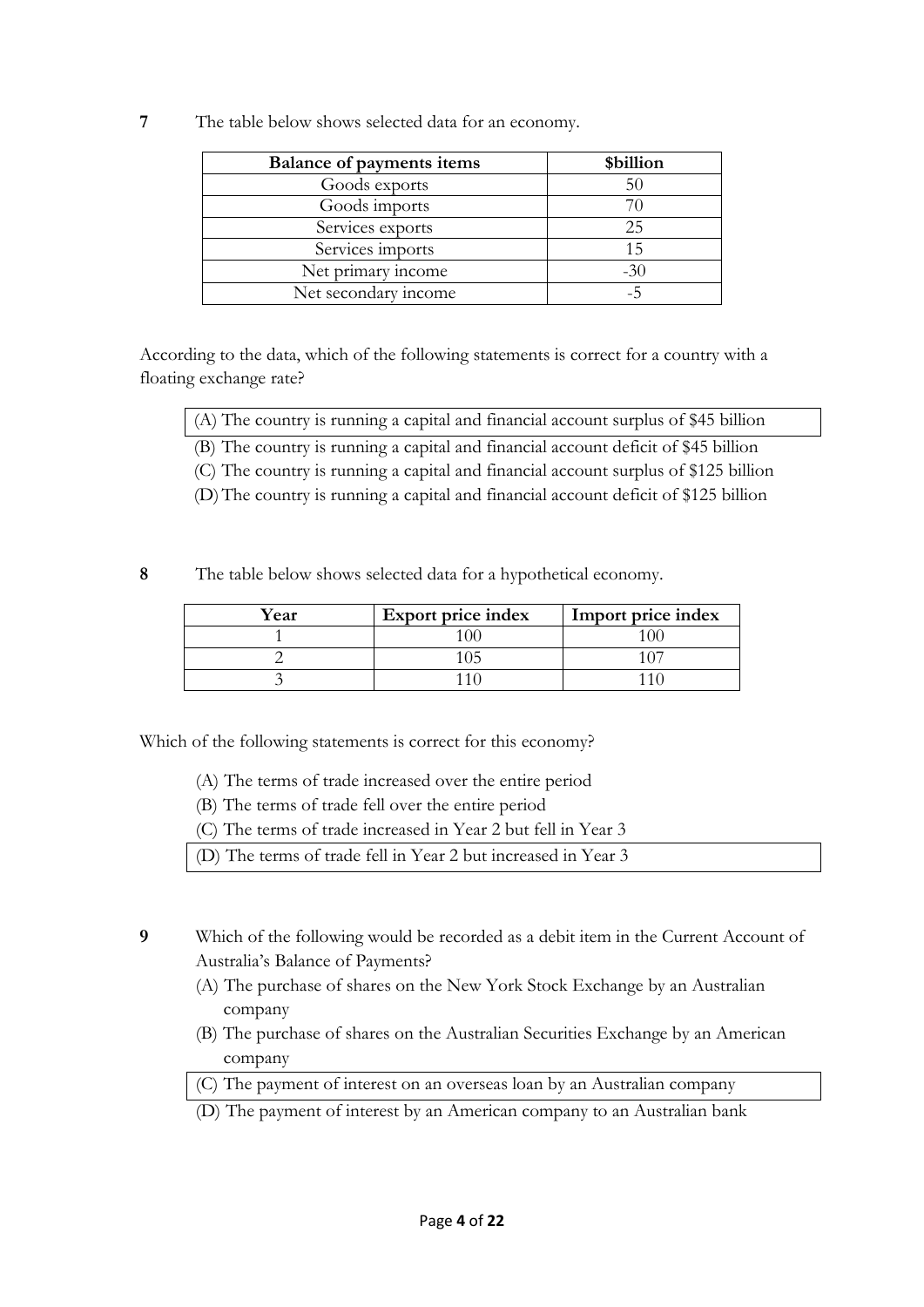- **10** Which of the following is the most likely consequence of the Reserve Bank of Australia lowering the official cash rate?
	- (A) Increased capital outflow and downward pressure of the value of the Australian dollar
	- (B) Increased capital outflow and upward pressure of the value of the Australian dollar
	- (C) Increased capital inflow and downward pressure of the value of the Australian dollar
	- (D) Increased capital inflow and upward pressure of the value of the Australian dollar
- **11** Which of the following is recognised as a bilateral trade agreement between Australia and New Zealand?

| (A) SAFTA |  |
|-----------|--|
| (B) CERTA |  |
| (C) ASEAN |  |
| (D) OECD  |  |

**12** Which of the following is most likely to reduce Australia's export volumes?

- (A) A contraction in the Chinese economy and an appreciation in Australia's exchange rate
- (B) A contraction in the Chinese economy and a depreciation in Australia's exchange rate
- (C) An expansion in the Chinese economy and an appreciation in Australia's exchange rate
- (D) An expansion in the Chinese economy and a depreciation in Australia's exchange rate
- **13** Why do economists use PPP adjustments when comparing the output of different economies?
	- (A) To adjust for the different exchange rates between countries
	- (B) To adjust for the different unemployment rates between countries
	- (C) To adjust for different asset prices between countries
	- (D) To adjust for different goods and services prices between countries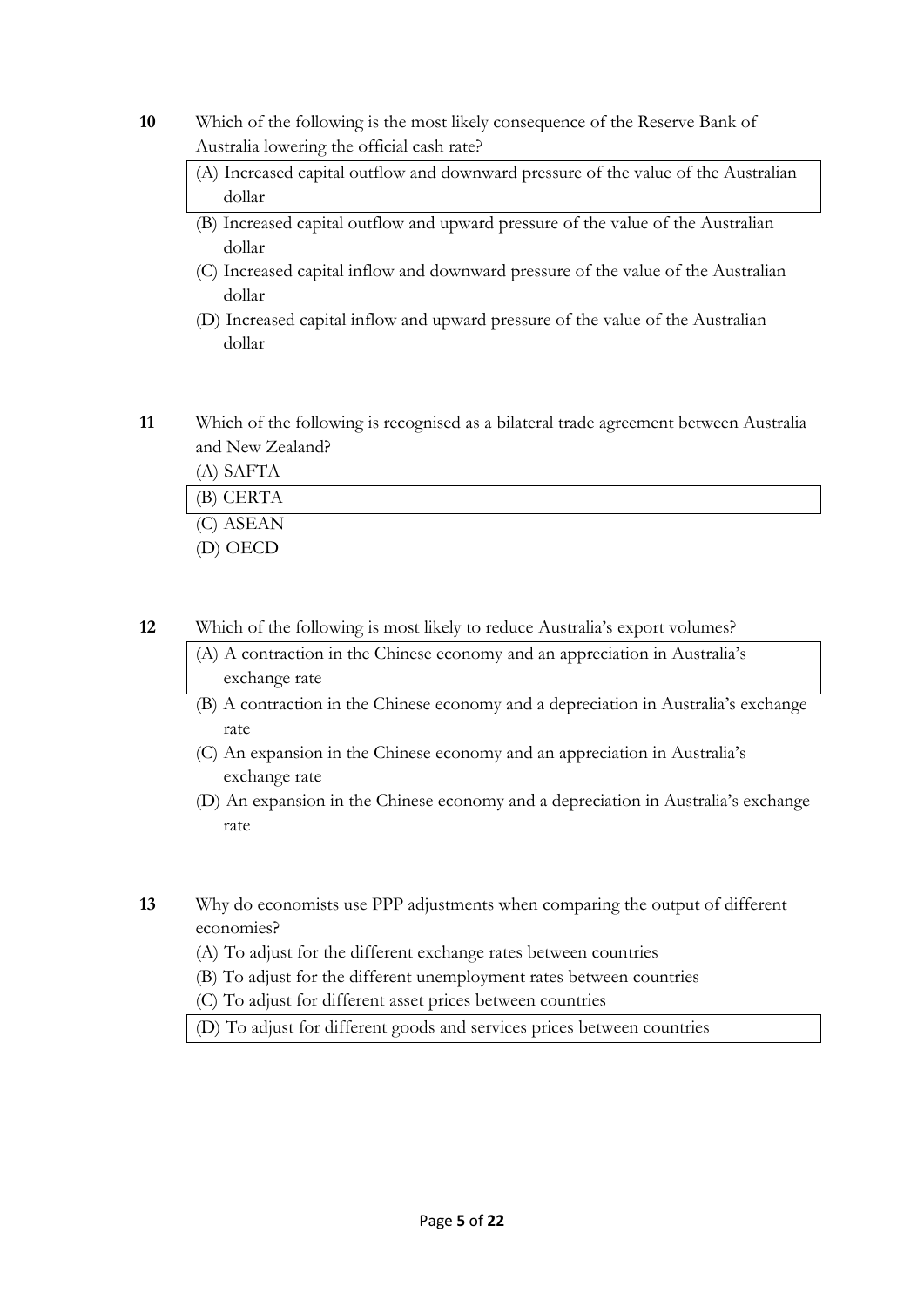**14** An increase in investment by \$10b results in an increase in output by \$40b. What is the marginal propensity to save (MPS)?

- (A) 0.80 (B) 0.75 (C) 0.25  $(D)$  0.20
- **15** The table below shows selected data for a hypothetical economy.

| <b>Components of National Income</b> | \$billion |
|--------------------------------------|-----------|
| Exports                              | 40        |
| Government spending                  | 30        |
| Imports                              | 50        |
| Investment                           | 40        |
| Savings                              | 20        |
| Taxation                             |           |

Based on the information in the table, which of the following statements is correct?

- (A) Injections are greater than withdrawals and the economy is expanding
- (B) Injections are less than withdrawals and the economy is expanding
- (C) Injections are greater than withdrawals and the economy is contracting
- (D)Injections are less than withdrawals and the economy is contracting

**16** A call-centre operator has been made redundant as her position has been replaced by an automated system. Identify the most appropriate category for her situation.

- (A) Seasonal unemployment
- (B) Underemployment
- (C) Hidden unemployment
- (D) Structural unemployment

**17** What is the most significant difference between debt and equity finance?

(A) Equity finance does not need to be repaid

- (B) Debt finance does not need to be repaid
- (C) Dividends are payable on debt finance
- (D) Interest is payable on equity finance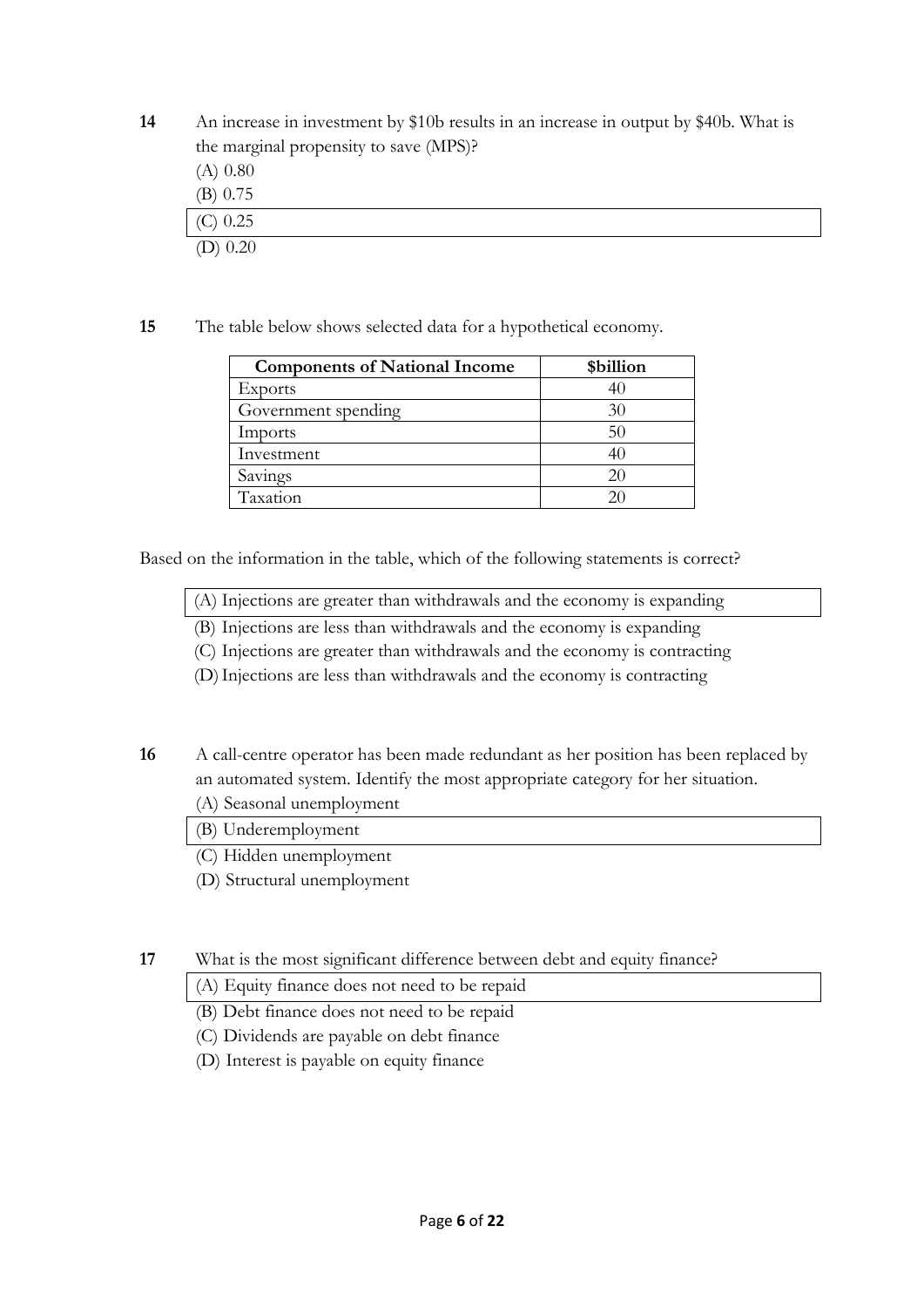## **18** The diagram below refers to the distribution of income and wealth in a hypothetical economy.



According to this diagram, which of the following statements are correct for this economy?

- (A) Income has a higher Gini coefficient and the distribution of income is more unequal than the distribution of wealth
- (B) Wealth has a higher Gini coefficient and the distribution of income is more unequal than the distribution of wealth
- (C) Wealth has a higher Gini coefficient and the distribution of income is more equal than the distribution of wealth
- (D)Income has a higher Gini coefficient and the distribution of income is more equal than the distribution of wealth

## **19** Which of the following describes a public good?

- (A) A good that is excludable and rival
- (B) A good that is non-excludable and rival
- (C) A good that is non-excludable and non-rival

(D) A good that is excludable and non-rival

- **20** All other things being equal, what would be the impact of a fall in interest rates on investment and savings?
	- (A) Investment will rise and savings will rise
	- (B) Investment will rise and savings will fall
	- (C) Investment will fall and savings will rise
	- (D) Investment will fall and savings will rise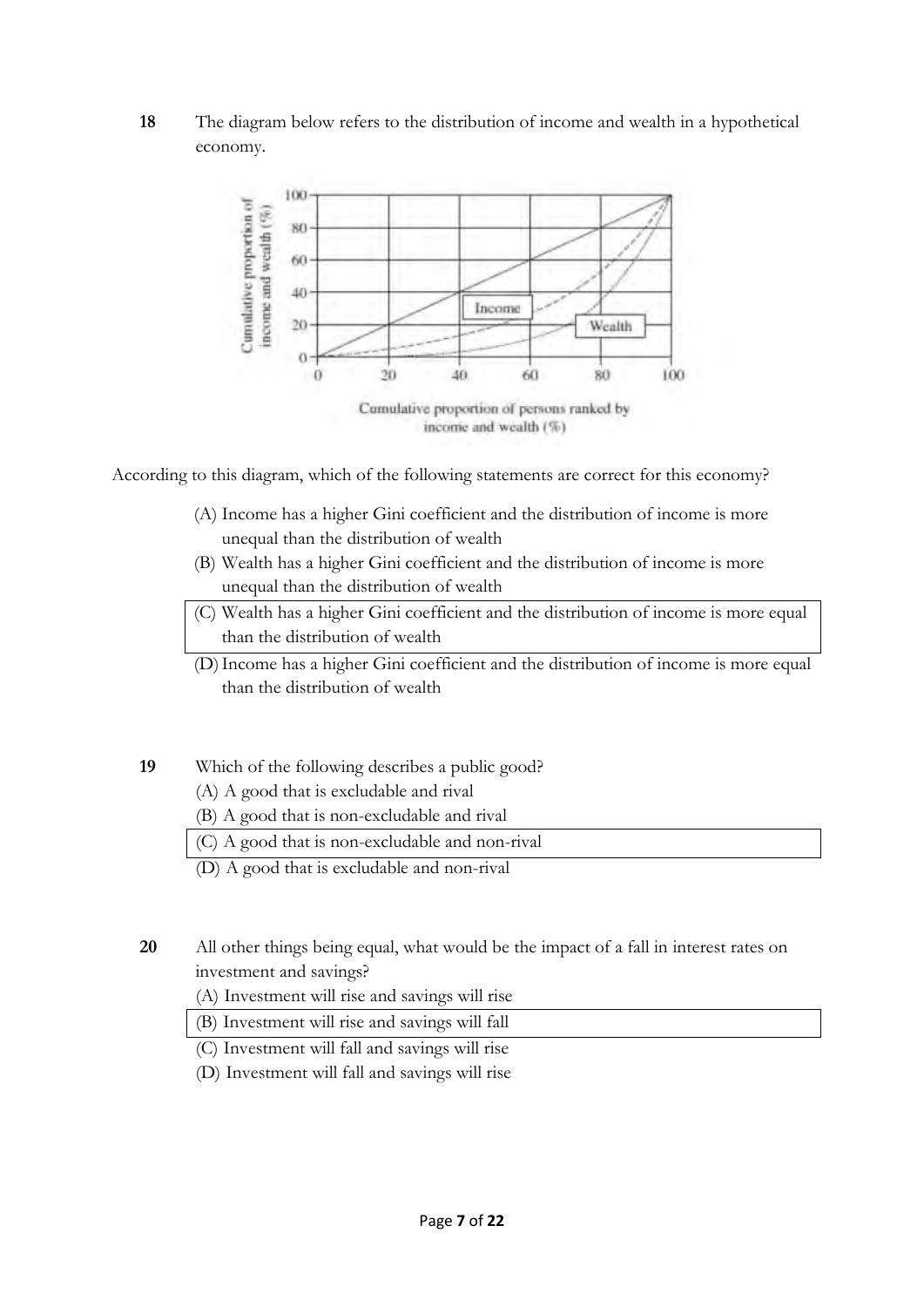# **Section II**

#### **40 marks Attempt Questions 21–24 Allow about 1 hour and 15 minutes for this section**

Answer the questions in the spaces provided. These spaces provide guidance for the expected length of response.

Extra writing space is provided on pages 15 and 16. If you use this space, clearly indicate what question you are answering.

## **Question 21** (10 marks)

Even supporters of globalization agree that the benefits of globalization are not without risks such as those arising from volatile capital movements. The IMF works to help economies manage or reduce these risks, through economic analysis and policy advice and through technical assistance in areas such as macroeconomic policy, financial sector sustainability, and the exchange-rate system.

- *IMF website*

(a) Define Gross World Product (1 mark) **The total value of all final goods and services produced by the global economy (or all economies) over a given period (OK to say 1 year)** 

…………………………………………………………………………………………

(b) Describe TWO of the drivers of globalisation (2 marks) **1 mark each – must include at least a sentence description, not just named. Possible answers include improvements in technology, reduction in trade barriers, increase in MNCs, reduction in barriers to financial flows, increases in FDI, absence of global conflicts** 

…………………………………………………………………………………………

(c) Outline the role of the IMF (2 marks) **2 marks for clear answer, 1 for broad. Key idea is that focuses on international financial stability, and to provide short term capital to address balance of payments issues. It is also focused on fostering global growth and economic stability.** 

…………………………………………………………………………………………

(d) For an economy other than Australia, analyse the strategies used to promote economic growth and development in this economy (5 marks).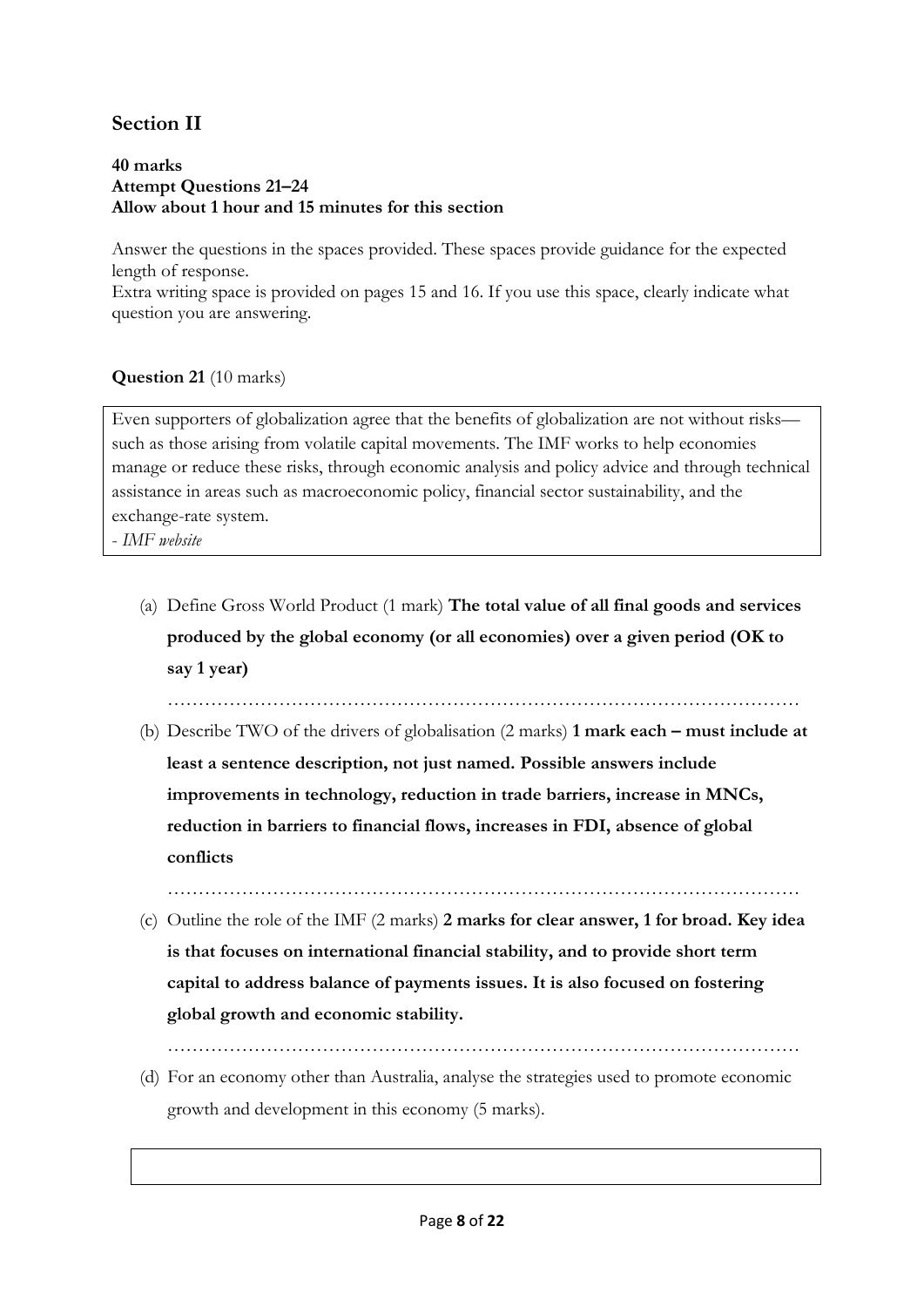Name of economy: ……………………………………………………………………

**To get full 5 marks, student needs to describe 2 or 3 strategies, distinguish between growth and development, and explain how the strategies have influenced growth and/or development. Possible answers include the introduction of the Household Responsibility System (agricultural reforms), open door policy and introduction of SEZs, reduction in protection, joining the WTO, taxation reform, fiscal stimulus in response to GFC** 

………………………………………………………………………………………………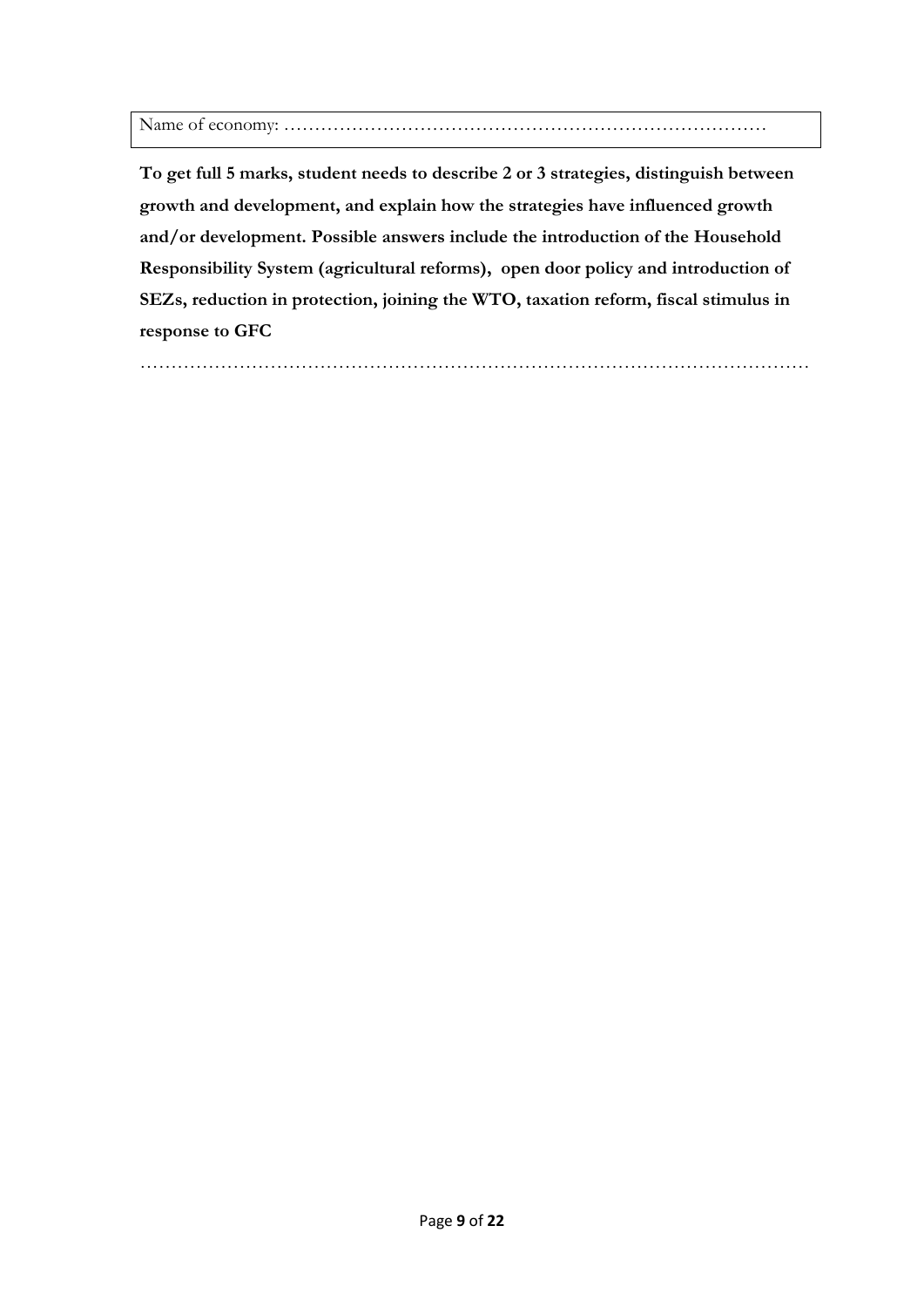**Question 22** (10 marks)



- (a) Define an exchange rate (1 mark) **The price of one currency in terms of another**
- ………………………………………………………………………………………… (b) If the AUD/USD exchange rate is 0.92, calculate the USD/AUD exchange rate (1 mark)  $=1/0.92 = 1.087$ 
	- …………………………………………………………………………………………
- (c) What economic term describes the movement of the AUD/USD exchange rate since the 11th of April, 2013? (1 mark) **Depreciation**

…………………………………………………………………………………………

(d) Outline the effect on the prices of Australia's exports and imports from the exchange rate movement you identified in part (c) of this question (2 marks) **1 mark for outlining that it will reduce the price of Australia's exports for foreign buyers, and 1 mark for outlining that it will increase the price of imports for Australian buyers** 

…………………………………………………………………………………………

- (e) What is the terms of trade (1 mark) **The price of a country's exports divided by the price of its imports**
- ………………………………………………………………………………………… (f) Explain how movements in Australia's terms of trade can influence the exchange rate (4 marks) **2 marks for addressing impact of increase in ToT, and 2 marks for addressing impact of decrease. Impacts of increase are that it will tend to increase** 
	- **demand for AUD relative to supply, and therefore lead to an appreciation, and**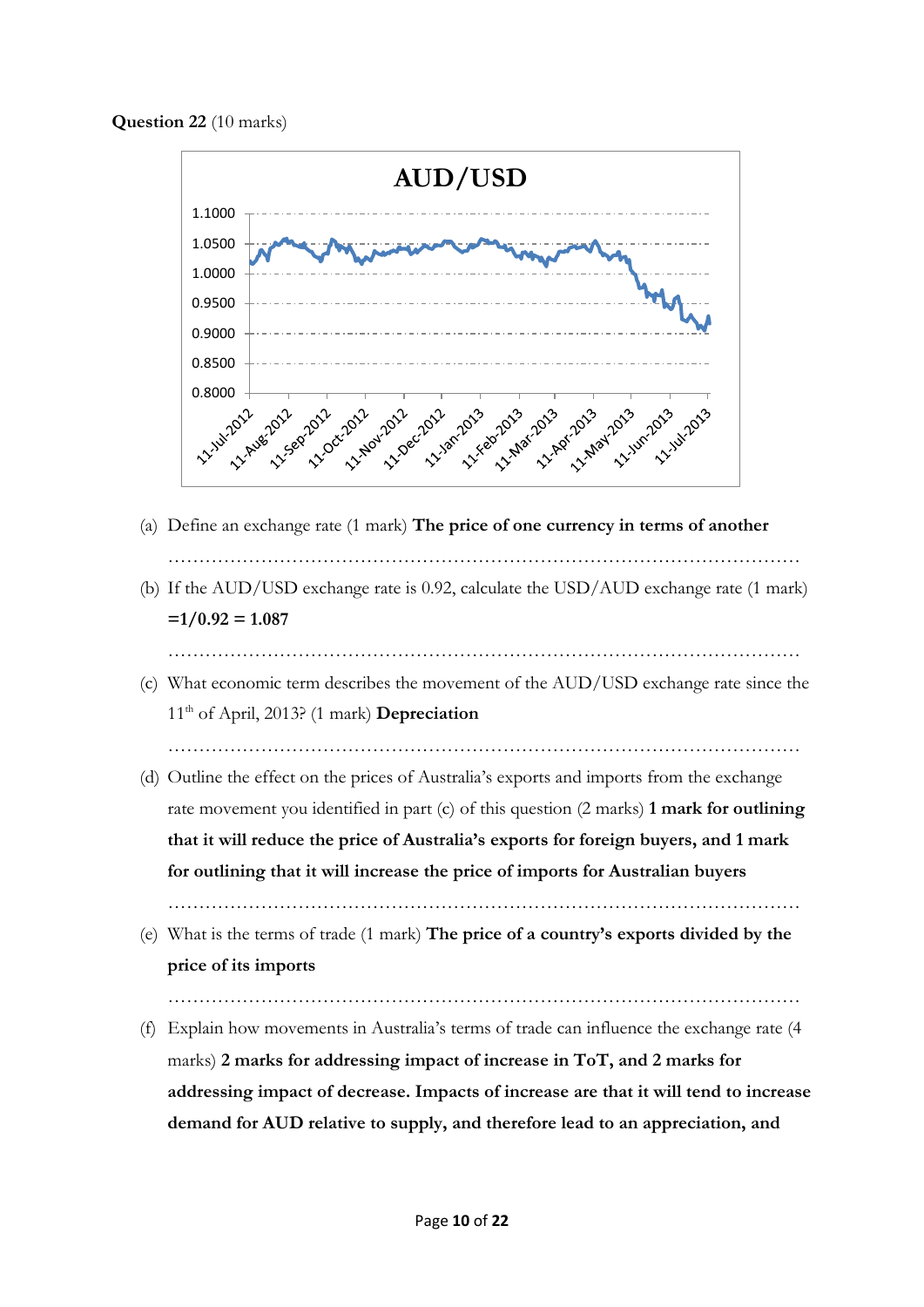**vice versa for a fall** 

…………………………………………………………………………………………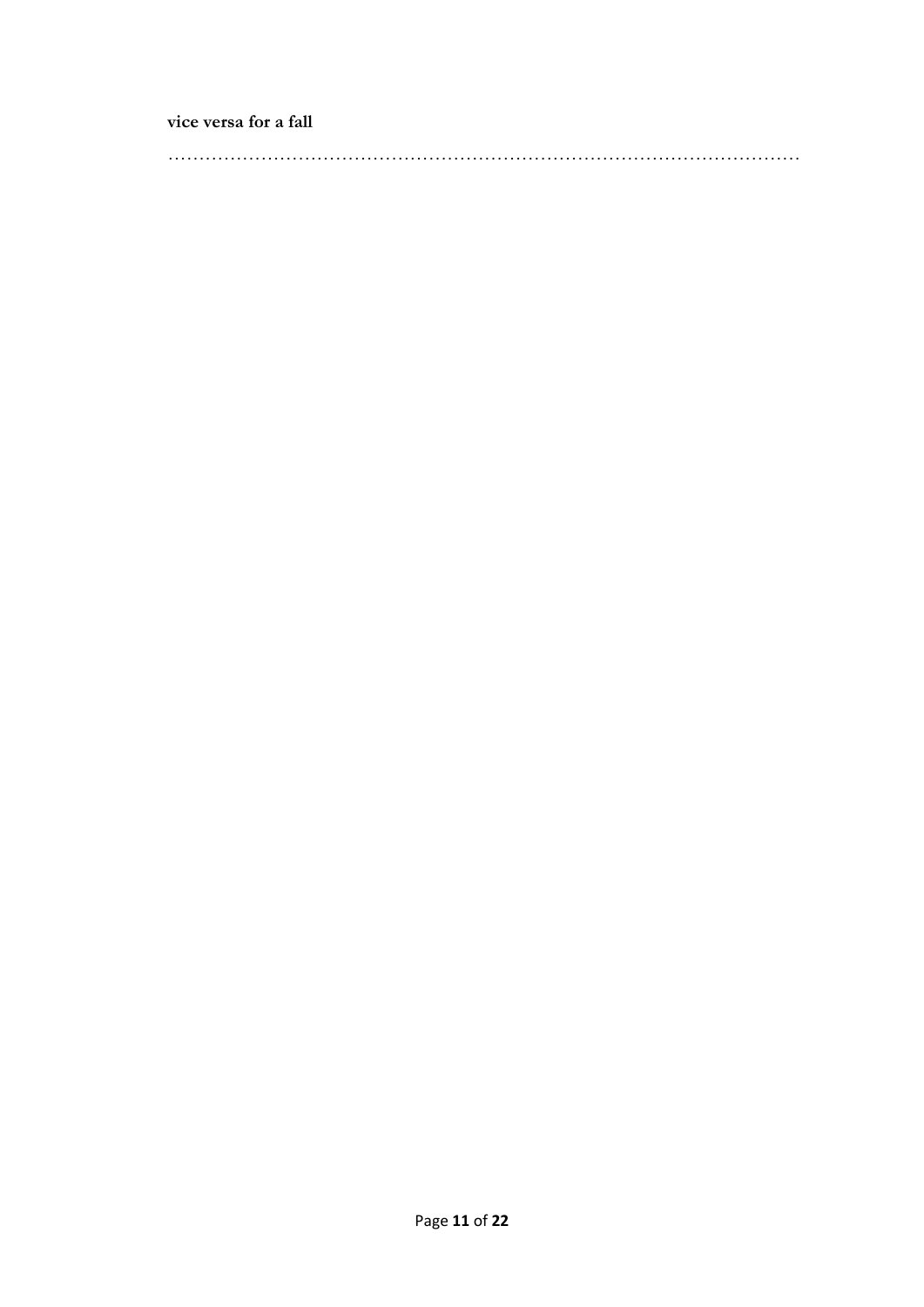

- (a) Define the term inflation (1 mark) **The increase in the general price level over a period of time**
- (b) If the average inflation rate of our international competitors is 1%, are Australian exports becoming more or less internationally competitive? (1 mark) **Less**

…………………………………………………………………………………………..

- (c) Distinguish between headline inflation and underlying inflation (2 marks) **1 mark for describing headline inflation as simply measured by percentage increase in Consumer Price Index, and 1 mark for describing underlying inflation as adjusting headline inflation for impact of volatile items or one-off changes.** 
	- …………………………………………………………………………………………
- (d) Explain how movements of the Australian dollar since  $11<sup>th</sup>$  of April 2013 are likely to impact on the inflation rate (3 marks) **1 mark for outlining that the movement has been a depreciation, 1 mark for stating that it will influence imported inflation, and 1 mark for outlining that it will lead to an increase in imported inflation as the depreciation will make imported goods more expensive in terms of AUD.**

. The same set of the same set of the same set of the same set of the same set of the same set of the same set of the same set of the same set of the same set of the same set of the same set of the same set of the same se

(e) Explain the role of expectations in influencing the inflation rate (3 marks) **3 marks for clearly explaining how agent's expectations of inflation will influence their**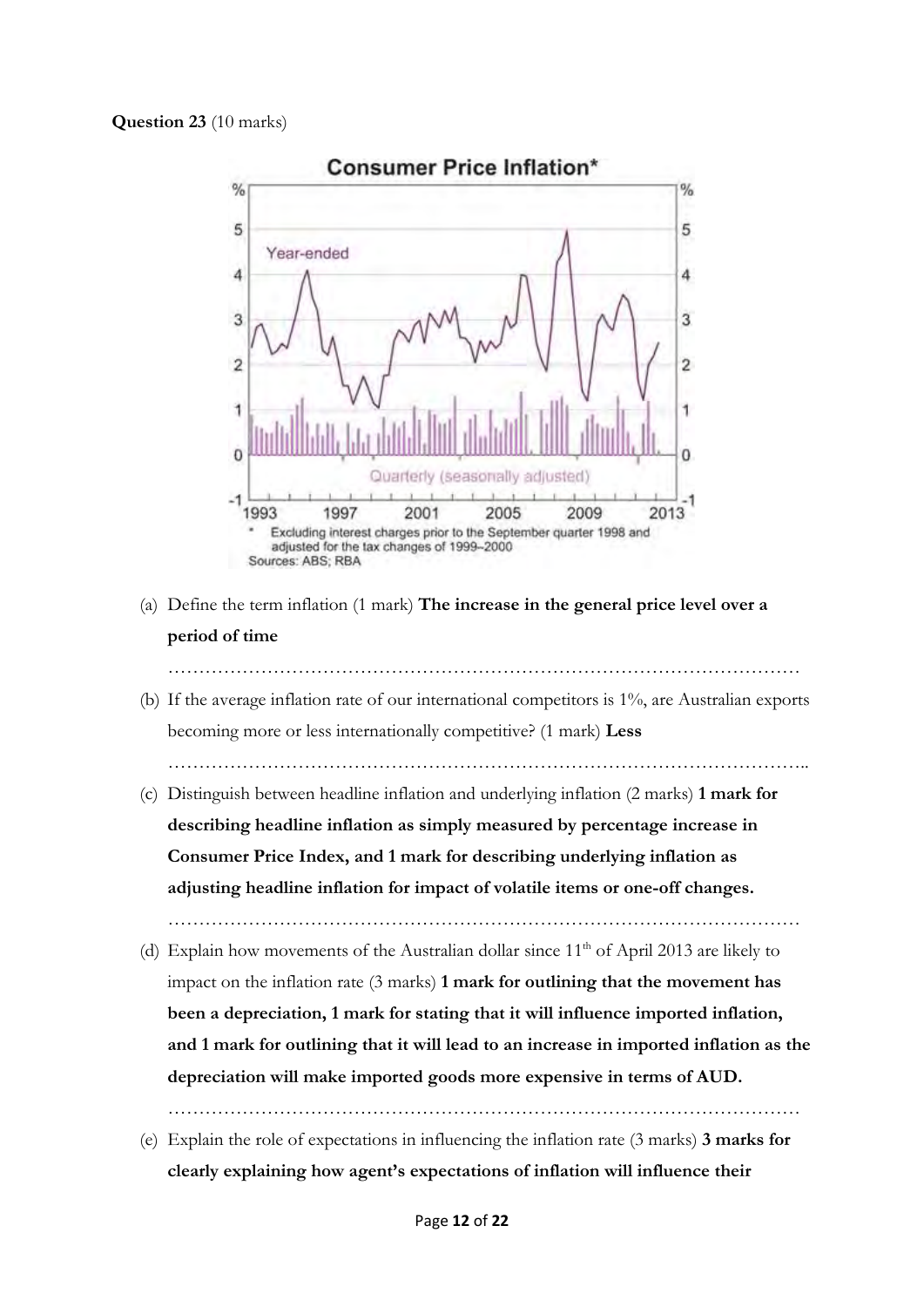**current behaviour and therefore affect actual inflation. If consumers expect inflation to rise they will bargain for higher wages which will then generate cost push (higher prices for firms) and demand pull (higher disposable income for households) inflation. If firms expect higher input prices they will increase their own prices in anticipation, which will generate cost push inflation.** 

…………………………………………………………………………………………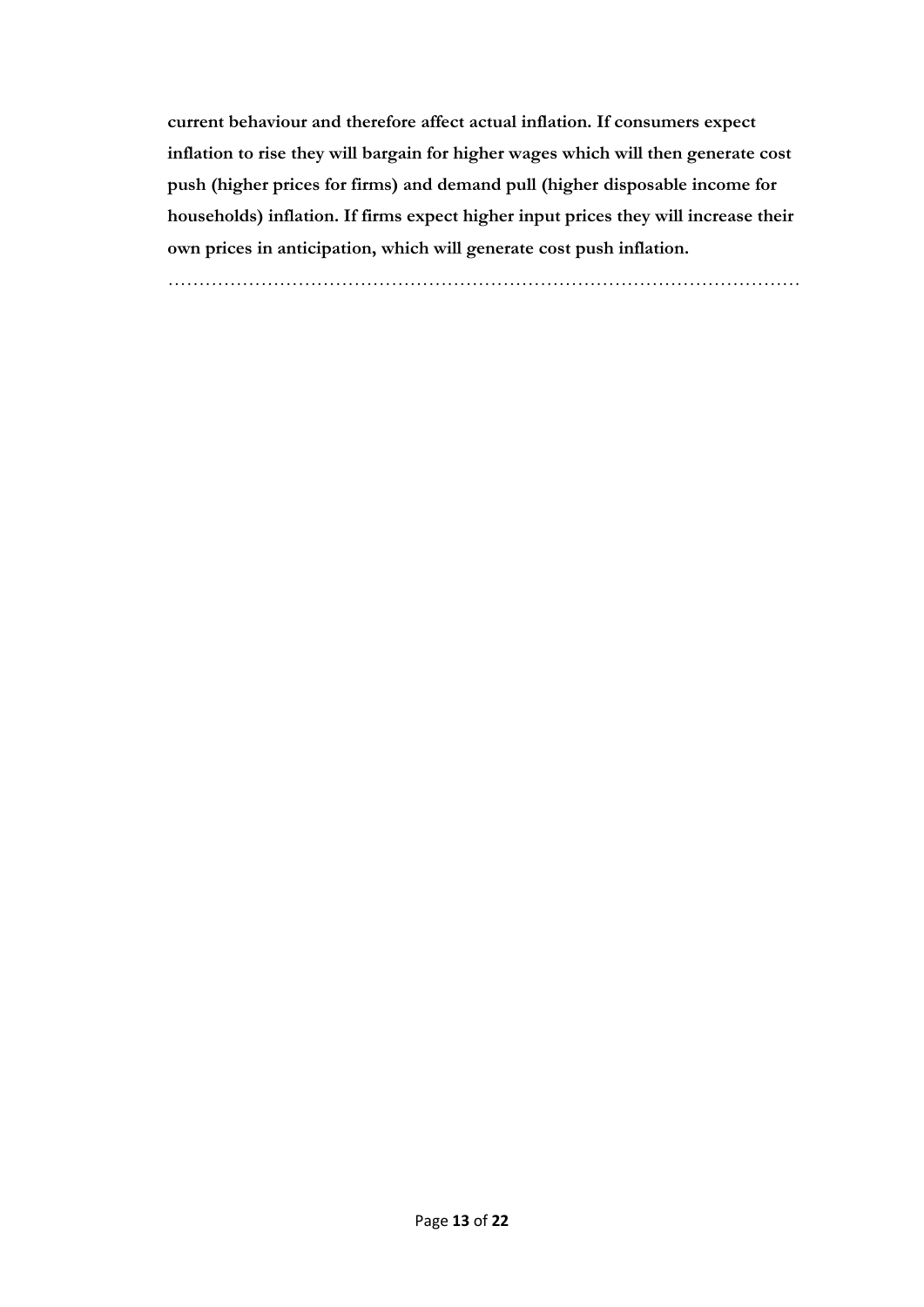## **Question 24** (10 marks)



(a) Describe the difference between the private and social costs of producing a good such as electricity (2 marks) **1 mark for describing private costs as all those incurred by firm to generate electricity, and include wages, capital costs, raw materials (coal, LNG etc) and 1 mark for describing social costs as those costs that are borne by those not involved in electricity generation, such as air pollution, climate change etc** 

…………………………………………………………………………………………

(b) Define what is meant by the term climate change (2 marks) **2 marks for clear description as the changes in the Earth's climate system over long periods of time, and includes such features as rising global temperatures, rising sea levels, more extreme weather events (give at least one example of associated issues to gain full marks)** 

…………………………………………………………………………………………

(c) Explain the externality that is causing the problems associated with climate change (4 marks) **1 mark for defining what is meant by the term externality, 1 mark for describing how the marginal social cost of activities such as electricity production and transport is higher than the private cost, 1 mark for explaining that this results in too much of the good being produced, and 1 mark for explaining that this also results in the goods being sold too cheaply (ie student needs to address both price and quantity issues in answer)** 

…………………………………………………………………………………………

(d) Outline the free rider problem with respect to managing issues associated with climate change (2 marks) **1 mark for defining what the free rider problem is, and 1 mark for explaining problem of global coordination – that there is an incentive for**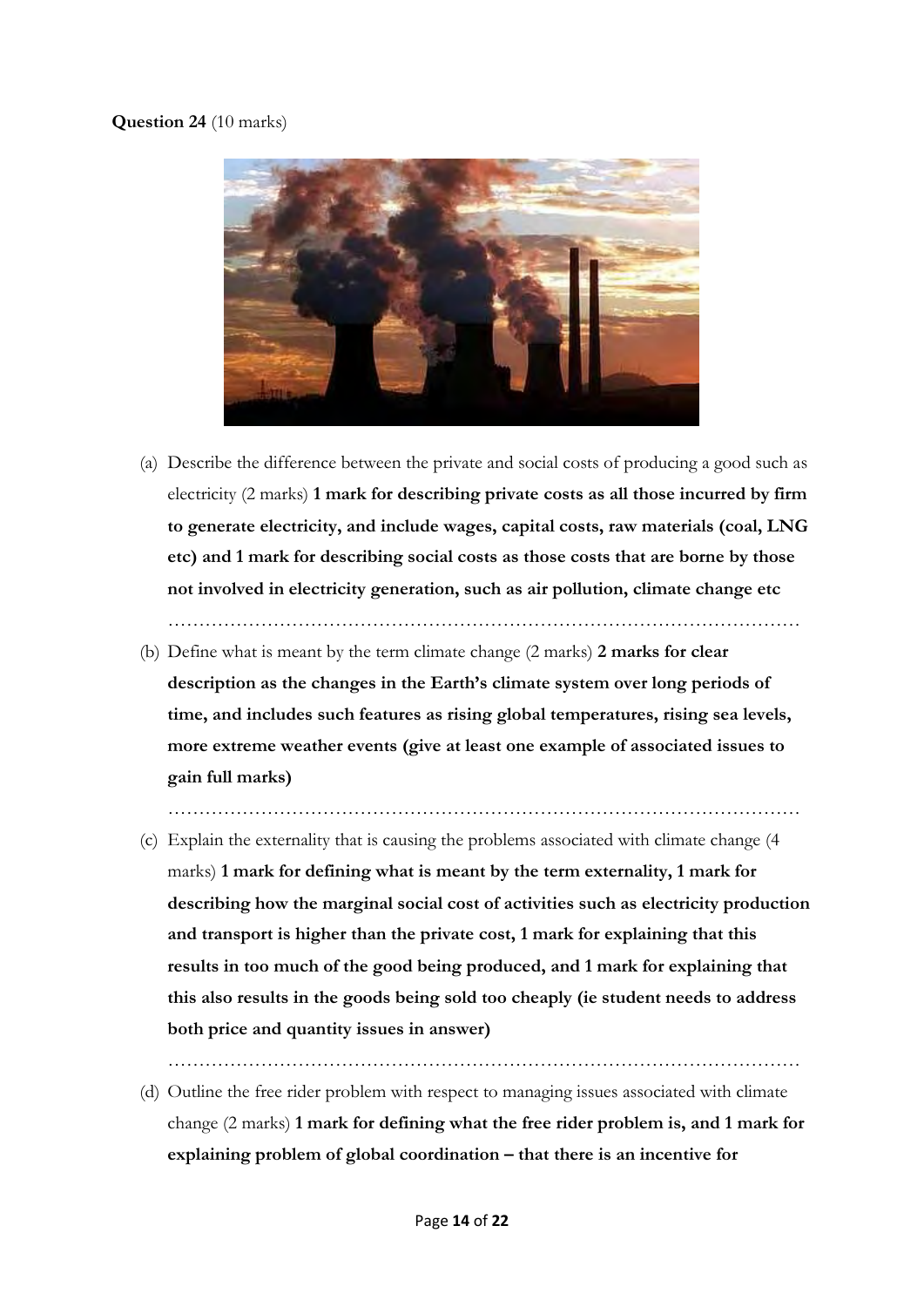**individual countries to underprice carbon to obtain a competitive advantage and defect from any global agreement** 

…………………………………………………………………………………………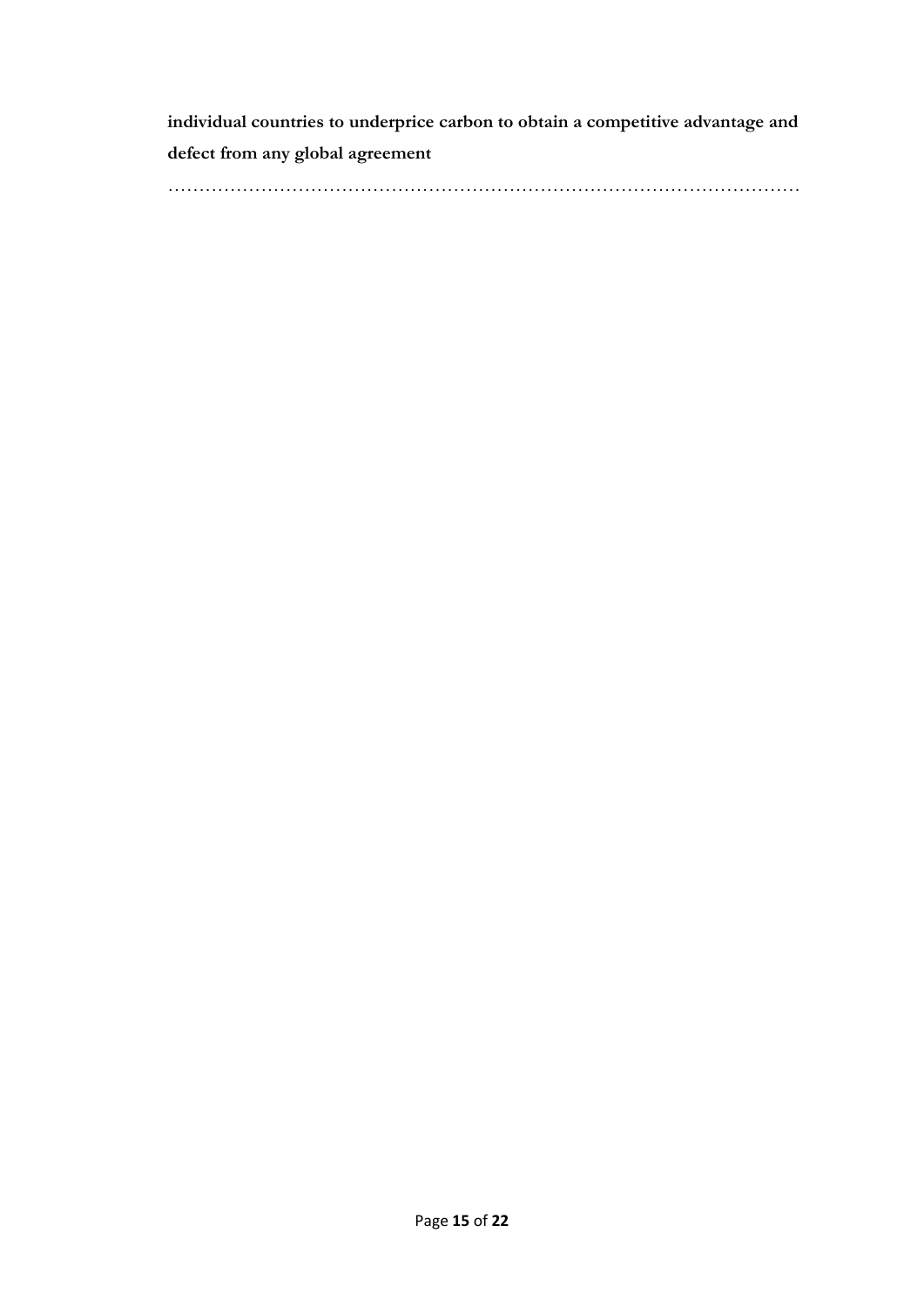# **Section III**

#### **20 marks Attempt either Question 25 OR Question 26 Allow about 35 minutes for this section**

Answer the question in a SEPARATE writing booklet. Extra writing booklets are available.

In your answer you will be assessed on how well you;

- use your knowledge and economic information provided
- **n** apply economic terms, concepts, relationships and theory
- present a sustained, logical and well-structured answer to the question

## **Question 25 (20 marks)**

Outline the factors affecting Australia's economic growth, and analyse the relationship between economic growth and changes in environmental quality.



Just as an increasing population does not necessarily translate proportionately to increased environment impact, neither does a growing economy. However, there is strong historical evidence that this has been the case and thus will likely continue into the future. As the economy of Australia expands, it is likely that our consumption of resources and production of waste will also increase.

- *State of the Environment 2011 Committee*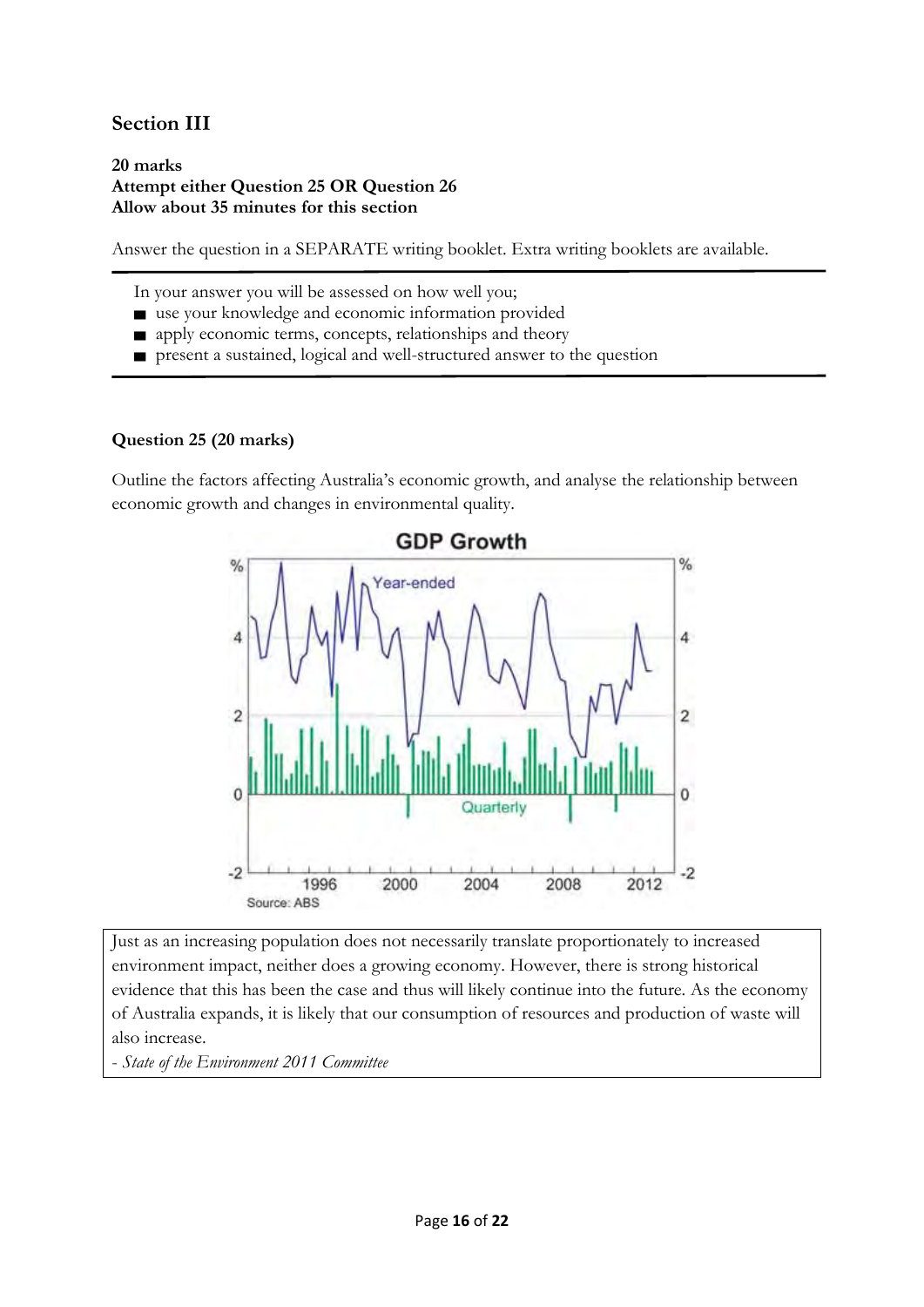## **Suggested structure for essay:**

- Define economic growth
- Explain how growth is measured
- Use AD/AS or circular flow of income model to explain factors underlying growth o Define components of AD
- Explain factors underlying growth in terms of demand and supply side, or domestic vs international
- Describe Australia's recent growth experience with reference to stimulus graph
- Define key features of ecologically sustainable development
- Outline key reasons why market system may lead to environmental issues externalities, public goods
- Explain how growth may lead to environmental decline (increased resource use, increased waste products) or environmental improvement (increased consumer demand for environmental goods), with reference to stimulus statement
- Provide relevant examples of how growth has led to environmental decline or improvements (international useful, but fundamental story must be about Australia)

## **OR**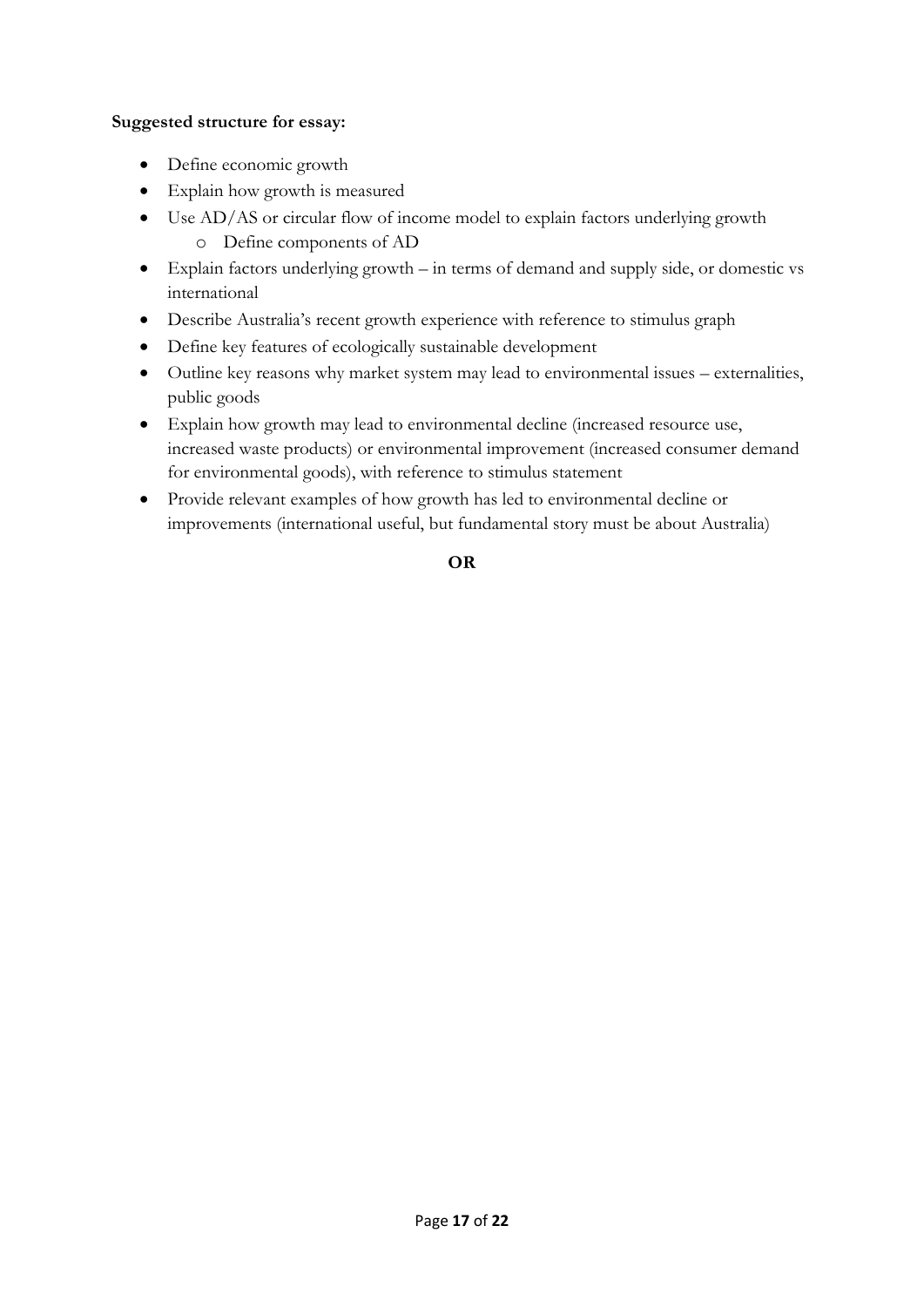## **Question 26 (20 marks)**

Discuss the impact of changes in global trade, investment, finance and labour flows on the global economy.

Multilateral agreement to cut red tape in international trade would dramatically reduce trading costs and add a substantial boost to the global economy, according to new OECD research. The OECD Trade Facilitation Indicators estimate that comprehensive implementation of all measures currently being negotiated in the World Trade Organization's Doha Development Round would reduce total trade costs by 10% in advanced economies and by 13-15.5% in developing countries. Reducing global trade costs by 1% would increase worldwide income by more than USD \$40 billion, most of which would accrue in developing countries, according to the OECD.

*– OECD March 2013*

## **Suggested structure for essay:**

- Define globalisation
- Outline how GWP can be used to estimate size of global economy better answers would explain how PPP adjustments are necessary to compare different economies
- Outline drivers of globalisation: reductions in trade barriers, technological change, reductions in capital controls, relative political stability, reductions in capital controls, political convergence
- Discuss impact of changes in global trade on global economy
	- o Explain why increases in trade can lead to increases in global growth
	- o Illustrate with relevant data
	- o Refer to stimulus material
	- o Outline role of multilateral and bilateral trade agreements
	- o Contrast with potential negative outcomes (e.g. domestic job loss, cultural homogenisation)
- Outline impact of changes in global investment on global economy
	- o Explain why increases in global investment can lead to increases in global growth
	- o Illustrate with relevant data (could refer to China case study examples)
	- o Differentiate between investment and financial flows
	- o Contrast with potential negative outcomes (e.g. worker exploitation, environmental and taxation arbitrage)
- Outline impact of changes in global financial flows on global economy
	- o Explain why increases in global financial flows can lead to increases in global growth
	- o Possibly outline role of IMF
	- o Illustrate with relevant data (could refer to China case study examples)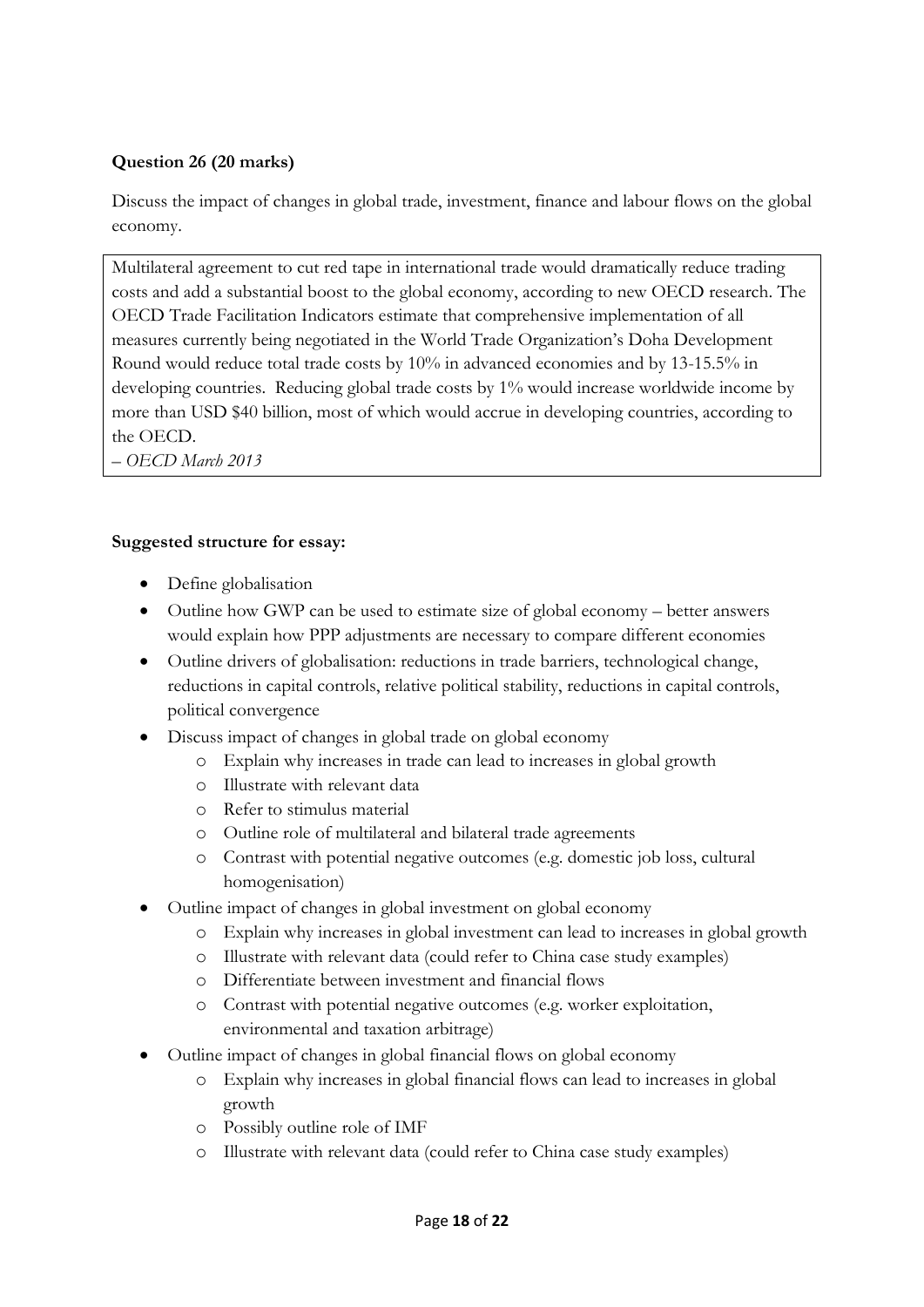- o Contrast with potential negative outcomes (e.g. financial contagion, hot money reversals)
- Outline impact of labour movements on global economy
	- o Explain why labour movements can lead to increases in global growth
	- o Illustrate with relevant data
	- o Contrast with potential negative outcomes (e.g. brain drain)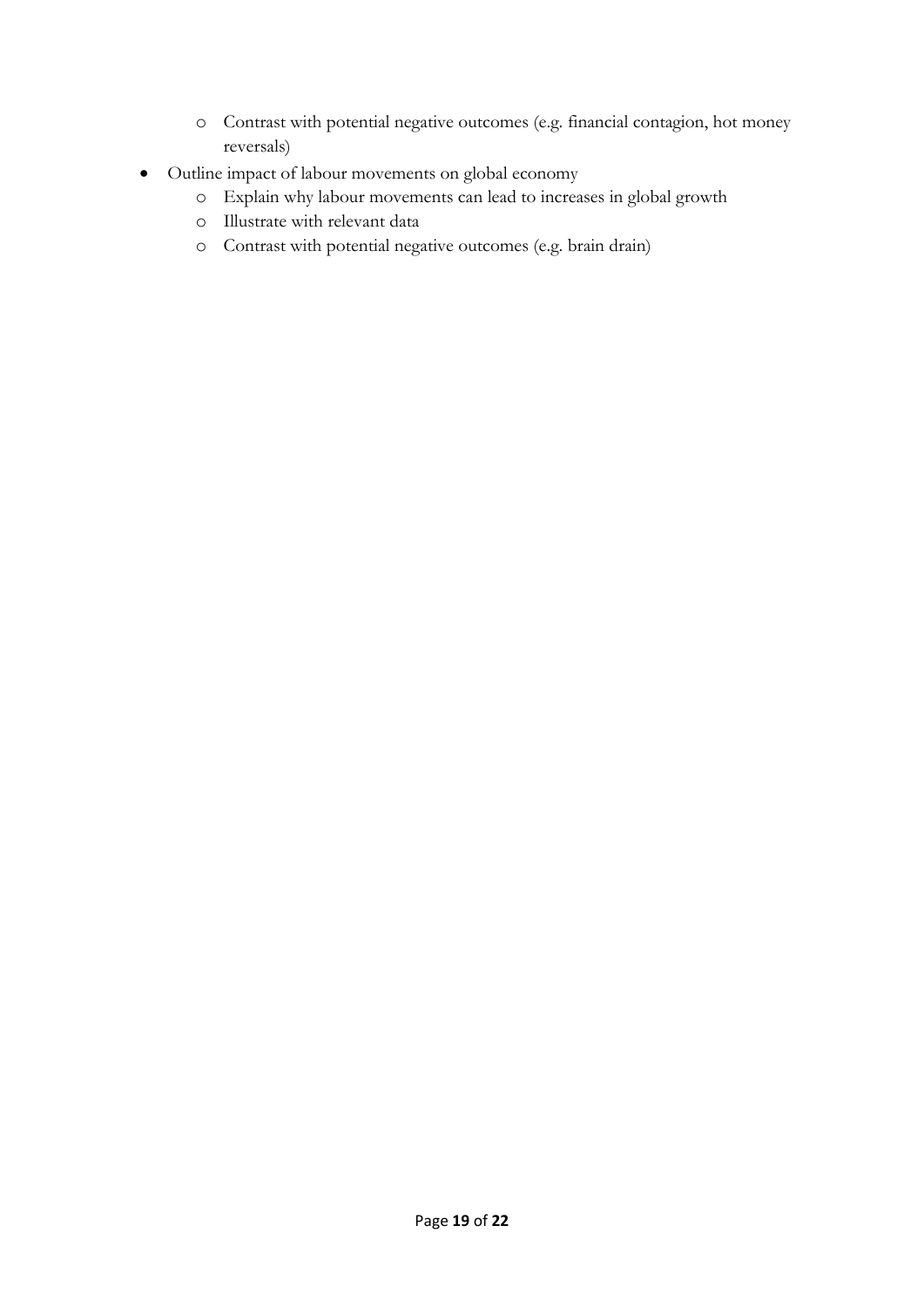# **Section IV**

#### **20 marks Attempt either Question 27 OR Question 28 Allow about 35 minutes for this section**

Answer the question in a SEPARATE writing booklet. Extra writing booklets are available.

- In your answer you will be assessed on how well you;
- use economic data
- **n** apply economic terms, concepts, relationships and theory
- present a sustained, logical and well-structured answer to the question

## **Question 27 (20 marks)**

Analyse the impact of protectionist policies on the domestic and global economies.

## **Suggested structure for essay:**

- Define free trade
- Explain basis for free trade
- Outline the reasons for protection (infant industry, dumping, domestic employment and defence) – better responses will be able to provide counter-arguments to these
- Outline methods of protection tariffs, subsidies, quotas, local content rules and export incentives
- Explain impact of tariff using D/S curves for domestic economy (increased consumer price, increased domestic production and local jobs, revenue raising etc)
	- o Illustrate with relevant data
- Explain impact of quota using D/S curves for domestic economy (much the same as above, and can be revenue raising depending on how quotas are allocated)
- Explain impact of subsidies using  $D/S$  curves for domestic economy better students will be able to contrast impact of small vs large economies
	- o Illustrate with relevant data
- Explain impact of protection on global economy potential for retaliation, economic inefficiency, fewer links mean reduced economic costs of conflict
	- o Illustrate with relevant data

## **OR**